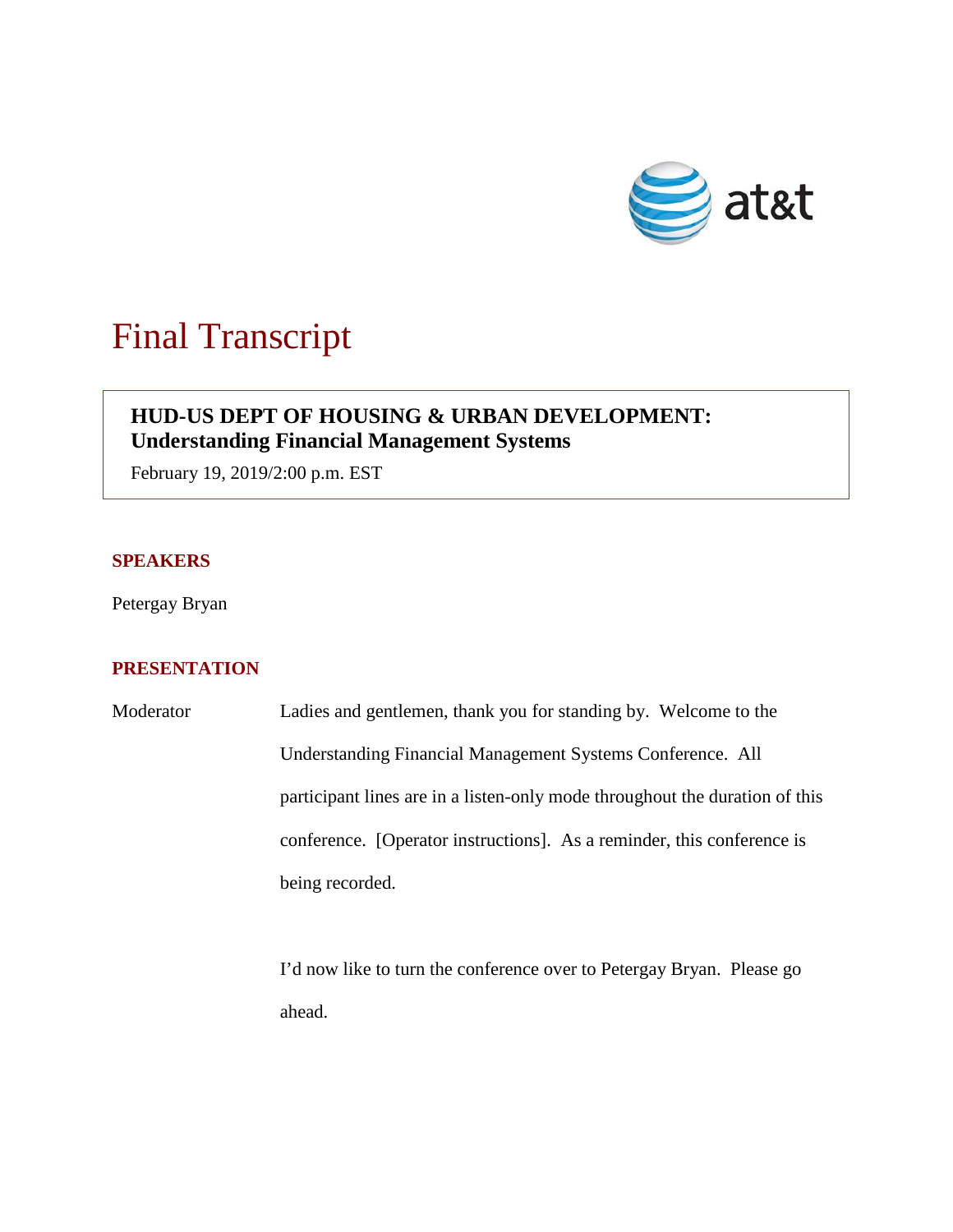Petergay Hi, everyone. This is Petergay Bryan with Booth Management Consulting. Welcome to today's training on Understanding Financial Management Systems. This training is available to you as participants in the Office of Housing Counseling Grant Program. If you are on the call as a participant in the OAC grant program, of course, you're welcome; however, if you do have another HUD grant, then what we speak about may not apply to you.

> As the operator mentioned, the audio will be recorded today, so the audio as well as the playback number and a copy of the PowerPoint presentation will be made available on Hudexchange.info [ph] at the link that's presented on your screen. Once they have updated the website, the training digest will also be updated once everything is posted.

> If you signed up for today's training, then you should have received an email with a copy of the PDF document attached so that you could follow along and take notes for your records. However, if you did not receive that email or you can't find it right now, just expand your control panel. You'll see a section that says handouts and you can click the link there and it will get you to where you'll be able to actually access the PDF document and take notes for your records.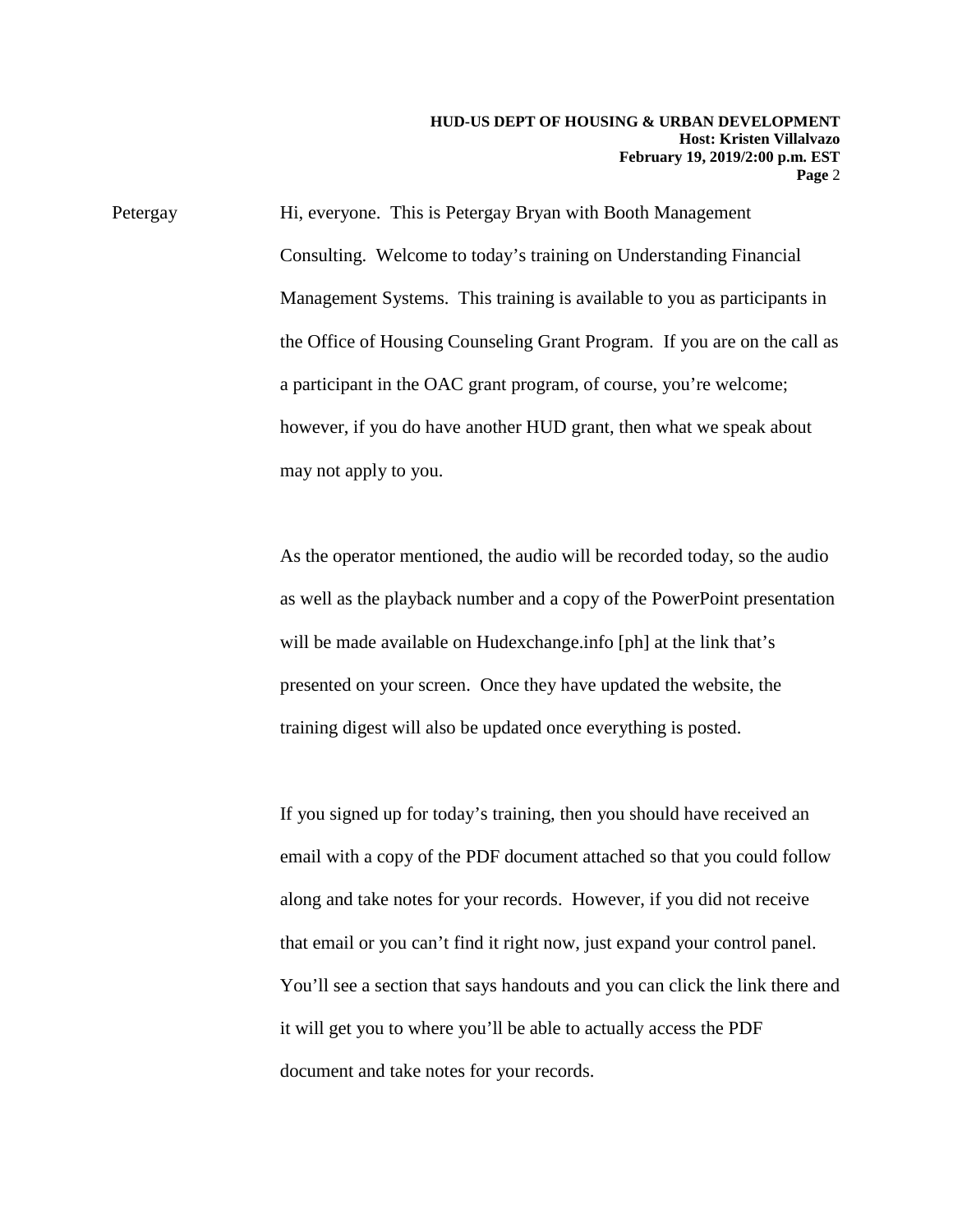Due to the number of participants that have signed up, we will not be taking live questions in today's session because of time constraints. However, if you do have questions during today's training, just expand your control panel. There is a questions box there. We do have personnel from Booth Management Consulting who will be taking your questions live and providing you with immediate feedback. If after today's training, you think of some questions, you can send an email to [housing.counseling@hud.gov](mailto:housing.counseling@hud.gov) with the topic for today's webinar as the subject line. In doing so, you will help HUD be able to distribute the questions to the appropriate personnel.

If for some reason, the lines become unmuted, then it would definitely interrupt today's training, so I'm going to ask that everyone who's participating, please go ahead and mute your phone unless you're going to be asking live questions, which I'm not taking any live questions today. So, go ahead and mute your phones so as not to cause any disturbances during the session.

If you logged in to the webinar from your computer, you're going receive an email within the next 48 hours. That email will be a thank for attending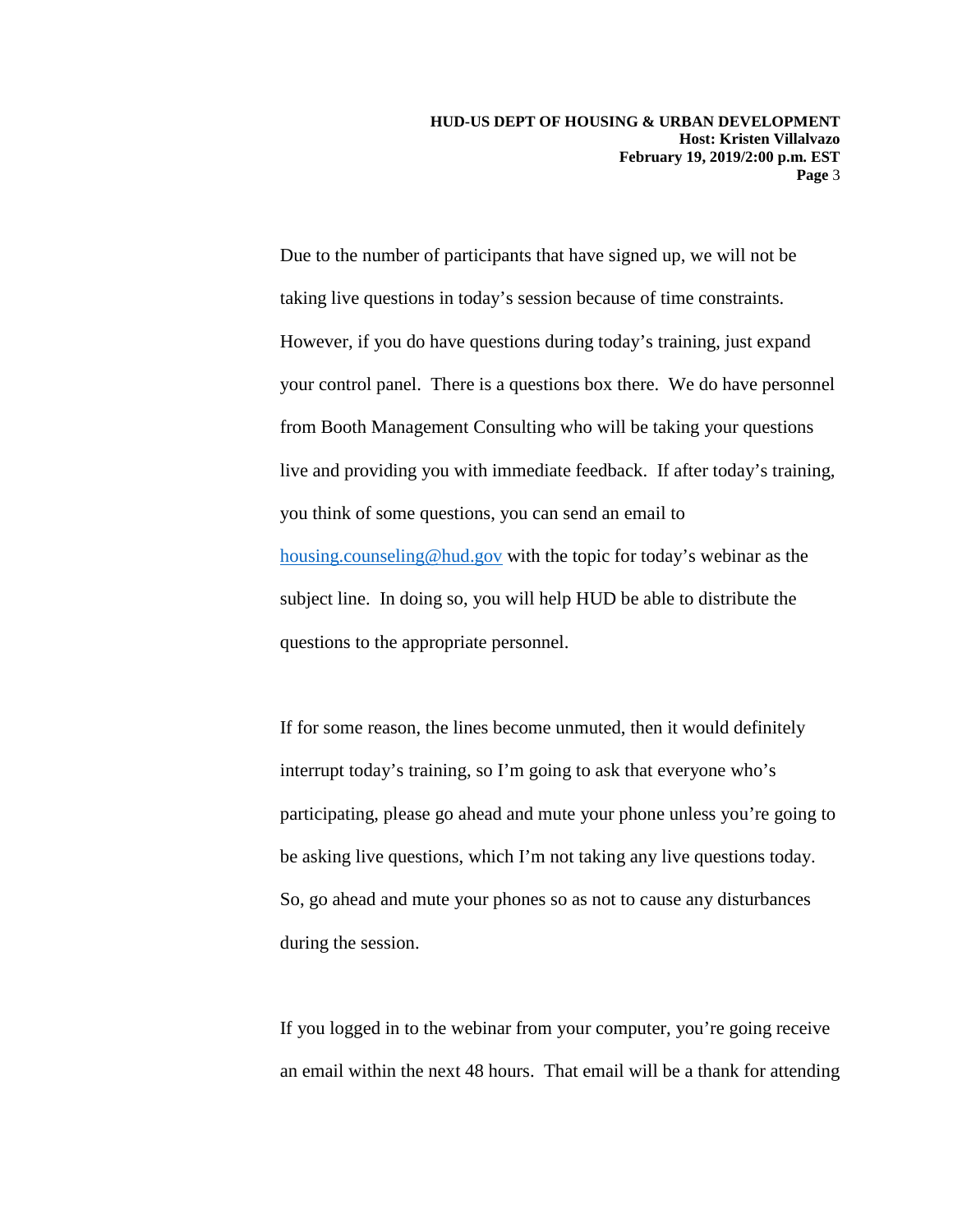email and that is going to serve as your certificate of training, so note that there won't be any attachments or anything like that. It will just be an email that you will need to save a copy of it in your records to show that you have participated in today's training.

If you wanted to get credit for today's training, you'll want to definitely go to the HUD Exchange and look in the webinar archive section. The link for the webinar archive is here on your screen and you can search by date or by topic. Again, the topic is Understanding Financial Management Systems. Once you select the webinar, then you click, Get Credit and it will give you instructions on how you can go ahead and get credit for having attended today's training.

I'm Petergay Bryan, the audit manager at Booth Management Consulting working with the Office of Housing Counseling for their grant recipients. As many of you may already know, Booth Management Consulting we're the contractors that help with doing financial and administrative reviews, conducting action plan assessments, providing technical assistance and doing all the different types of financial analysis or agencies that are participants of the program.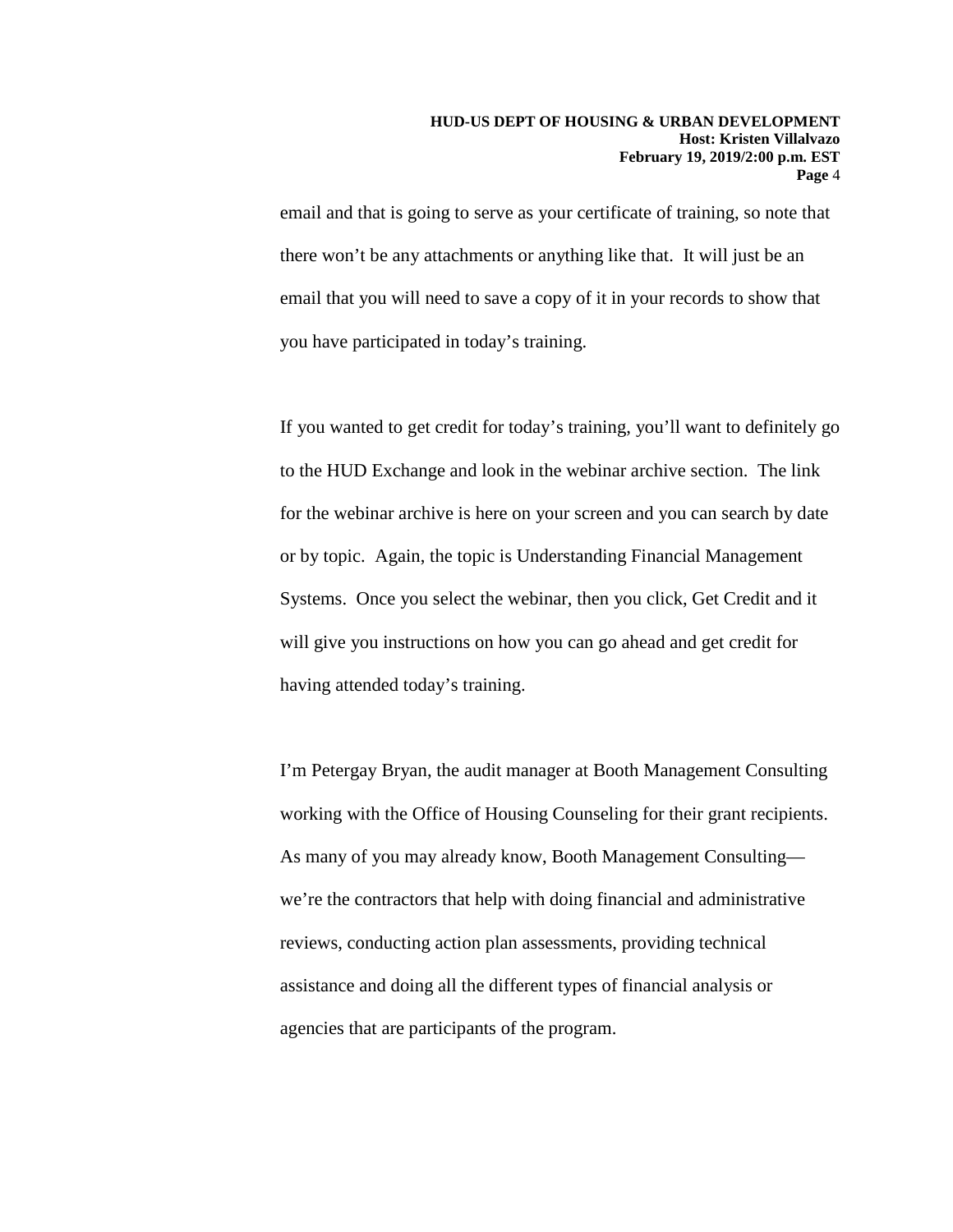Many of you should probably have submitted your grant execution packages to you HUD POCs for review. Some of you may still be in the process of doing so, but one of the things that's required of you in the grant execution package is that you have to certify to having a sound financial management system that's compliant with the uniform guidance.

Today's training is really going to go into the details of what is a financial management system and how you can determine whether or not you're compliant with the federal requirements as well as HUD's requirements for having a proper financial management system in place. Today's training will give you a better understanding of whether or not you are meeting the requirements that you should be compliant with.

First, we'll start off by talking about what is a financial management system. We'll try to help you to understand the regulatory requirements for financial management systems in general, some key components of a compliant financial management system, some best practices for maintaining a compliant financial management system, and services that are available to you. Of course, these will be free of cost as participants of the Office of Housing Counseling Program and we'll also give you information on how you can pose any questions after today's session.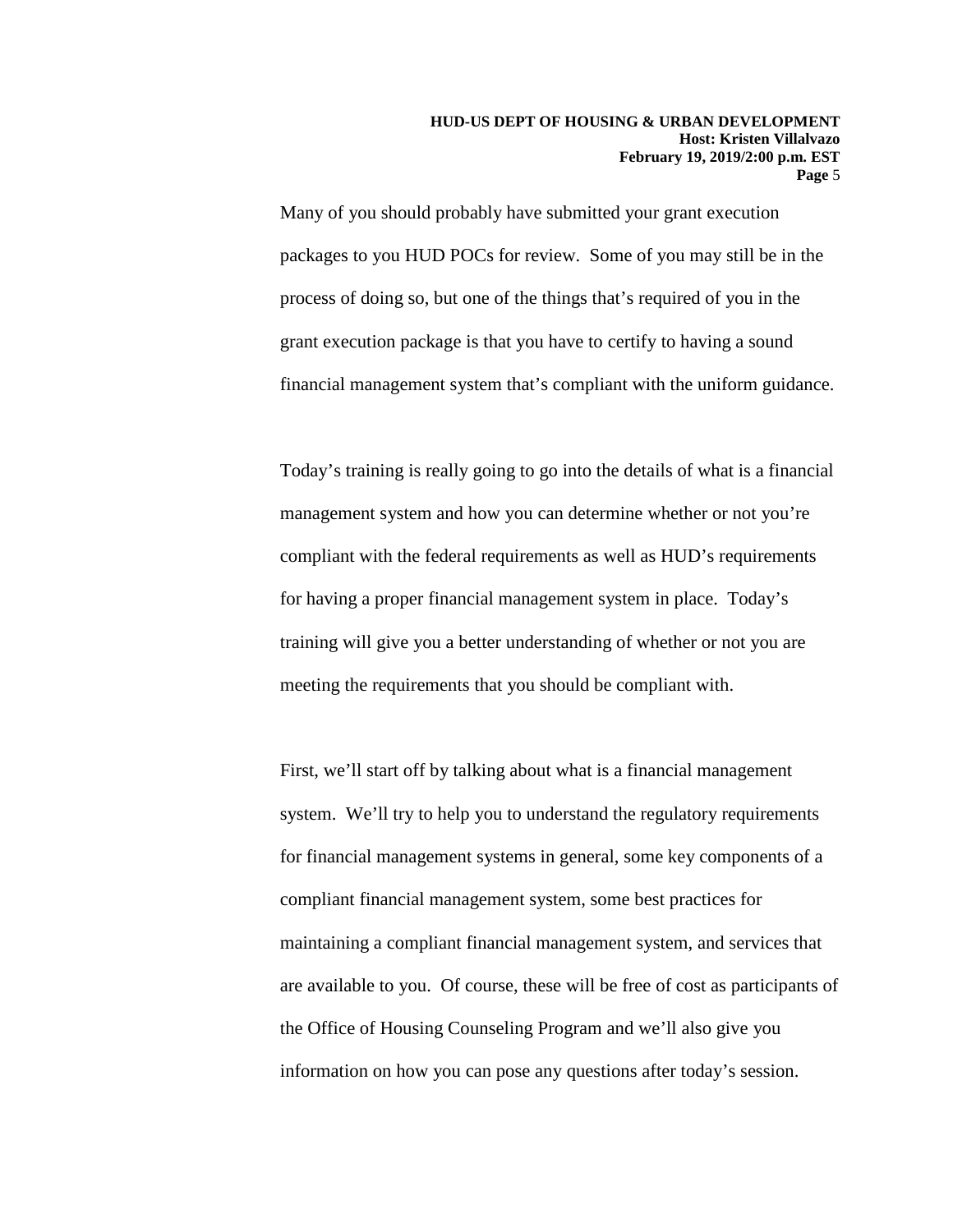The Uniform Guidance, and you'll hear me talk about that a lot, because this is pretty much the authoritative rules and regulations for federal grants and they're prescribed by the office of budget and management, so any agency that receives a federal grant would need to be compliant with the Uniform Guidance.

When we talk about a financial management system, there's a section, which is part 200.302 that goes in detail on what is a financial management system to maintain compliance and things of that nature. It also talks about the different internal controls that need to be in place and how you would need to be compliant with the payment requirements for proper financial management systems, and we'll go over these different areas in today's training.

The uniform guidance part 200.302 talks about financial management. It really tells us that a financial management system is going to include any documentation that you have to make sure that you're compliant with the federal regulations, as well as the terms and conditions of your HUD award in this case. It says that your financial management system has to be sufficient so as to allow you to prepare reports that are required for the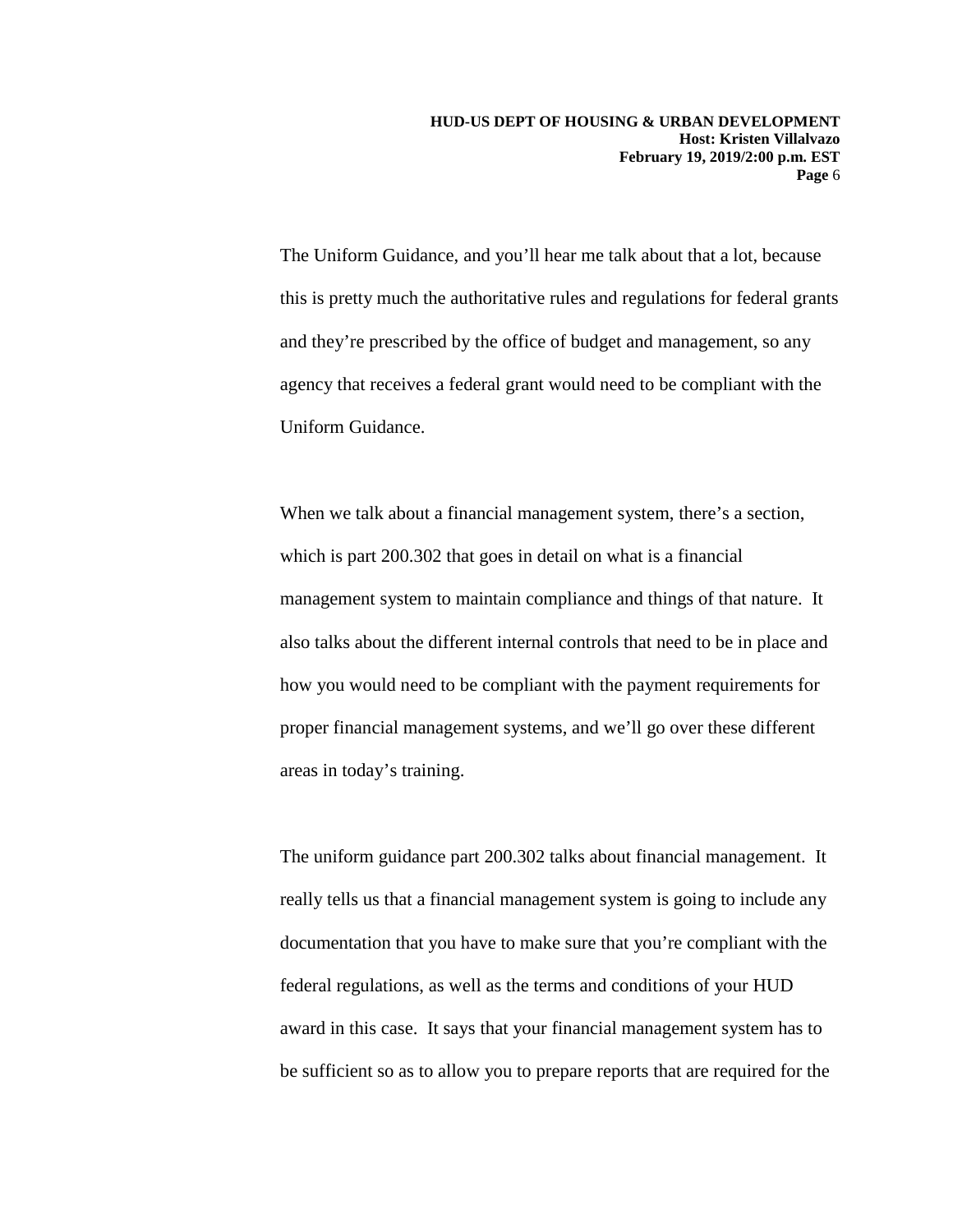general and program-specific reporting as well as it needs to enable you to be able to trace the funds to a level of expenditures that are adequate to establish that the funds were used in accordance with the terms and conditions of the award. Your financial management system encompasses the policies and procedures that you have in place, the internal controls that you have implemented and reviewed to make sure that they're operating effectively. It talks about how you issue that information to your company and your employees to make sure that you're compliant with the federal statutes as well as HUD's requirements and it also talks about documentation. You have to make sure that you have documentation in place to justify the charges that you submit for reimbursement for the HUD grant specifically.

A proper financial management system provides for identification of the various federal awards that you may have at your agency. A lot of agencies or grantees in the office of Housing Counseling Program have various federal awards. Some may have one or two, but a lot of agencies have multiple. Having a proper financial management system will enable you to identify the different federal awards in your entity. It will also enable you to do accurate recording of your transactions specific to those federal awards. So, we'll help you to make sure that information is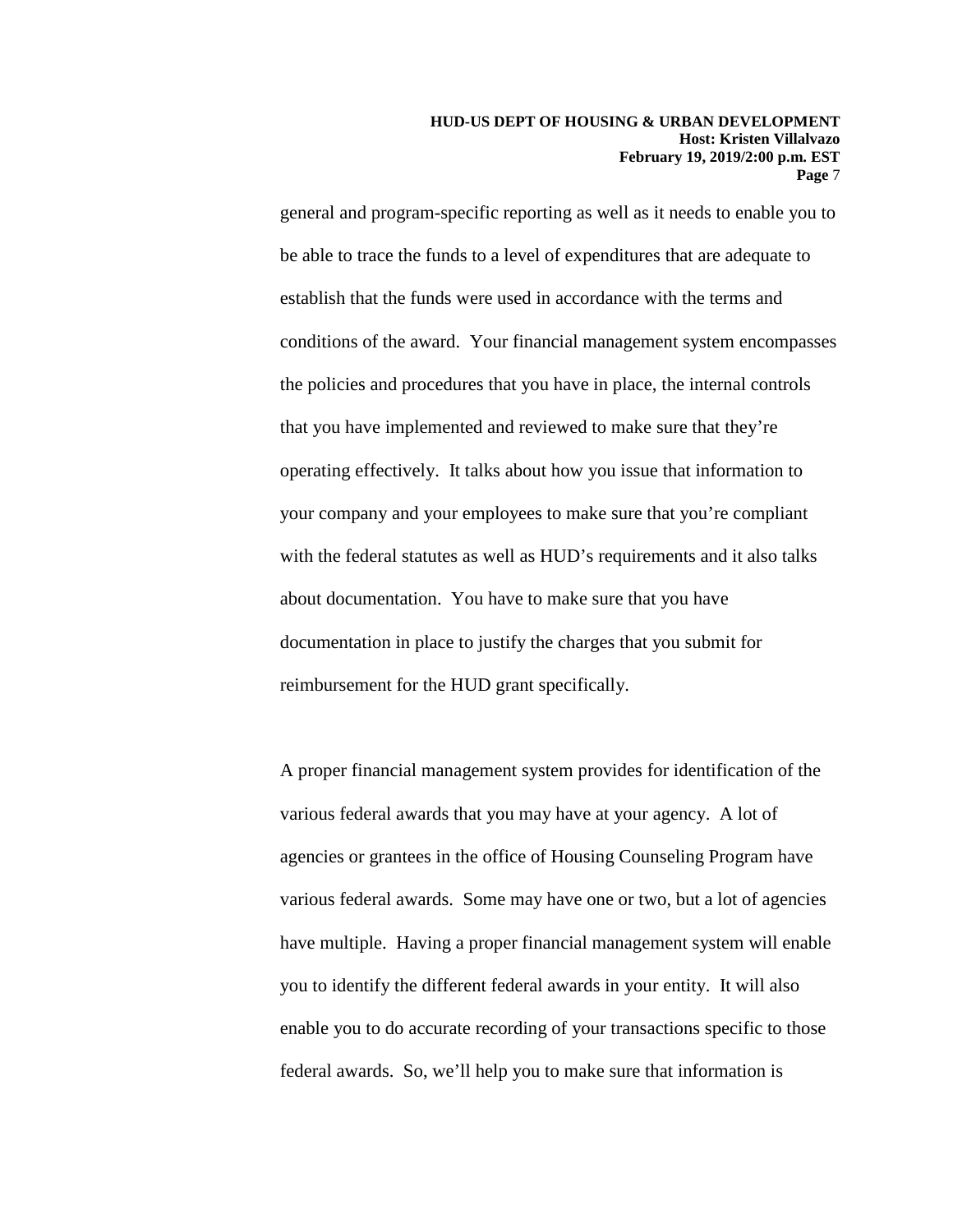current and that you can provide complete financial disclosures that will then roll up into your financial statements. It will help you to keep proper grant records in place, also maintain internal controls that are consistent with part 200.303 and we'll go into further details on those, and do budget versus actual recording at your company.

We'll also talk about the procedures for payments in accordance with part 200.305 and any written policies and procedures that you have in place for determining the allowability of costs. Note that we're going to go through each of these later on, but just bear in mind that in general and/or overall for your financial management systems, these are the thing that you'll be able to do with a proper financial management system in place.

For agencies that are more familiar with the federal acquisition regulations, we just extracted the definition of an accounting system and put it here, and it pretty much says that the accounting system is the agency's system for accounting, any procedures that they have for their accounting system, the control that they have established to record, classify, analyze and summarize data and interpret that information. You'll see that this information is pretty much parallel with the Uniform Guidance's definition of a financial management system. So, this year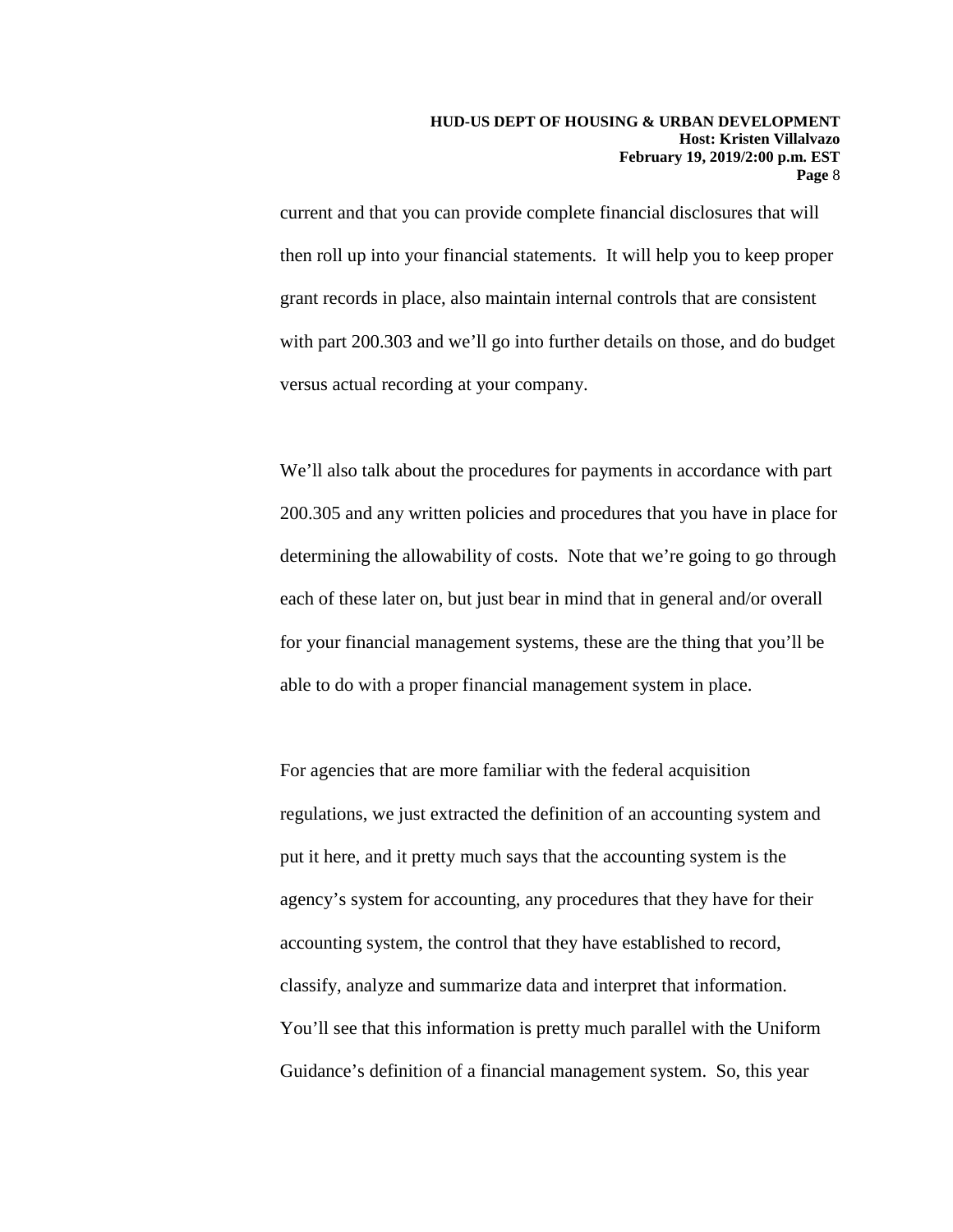[ph] is for really information purposes, for agencies that are more familiar with the FAR requirement. You'll see that the two parallel.

The key system criteria for having an effective financial management system—we develop 10 steps. Note that this is very specific to the HUD grant, but generally, when you think about your financial management system, the first step is you want to understand what are the regulatory requirements, what do I need to be in compliance with in order to have a proper financial management system to therefore manage the grant funds in accordance with the regulatory requirements.

The next step is to think about what systems there are that are available to help you to do so. You want to make sure that you input a system in place that will help you to carry out the functions of the award within the guidelines of the award agreement as well as the federal regulations.

Then, you want to have written policies and procedures in place that you will share with your employees to make sure that everyone is on the same page. You have specific standard operating procedures for how you will deal with the key business process areas, how you will record transactions, who is going to review them and how will the funds be managed. All that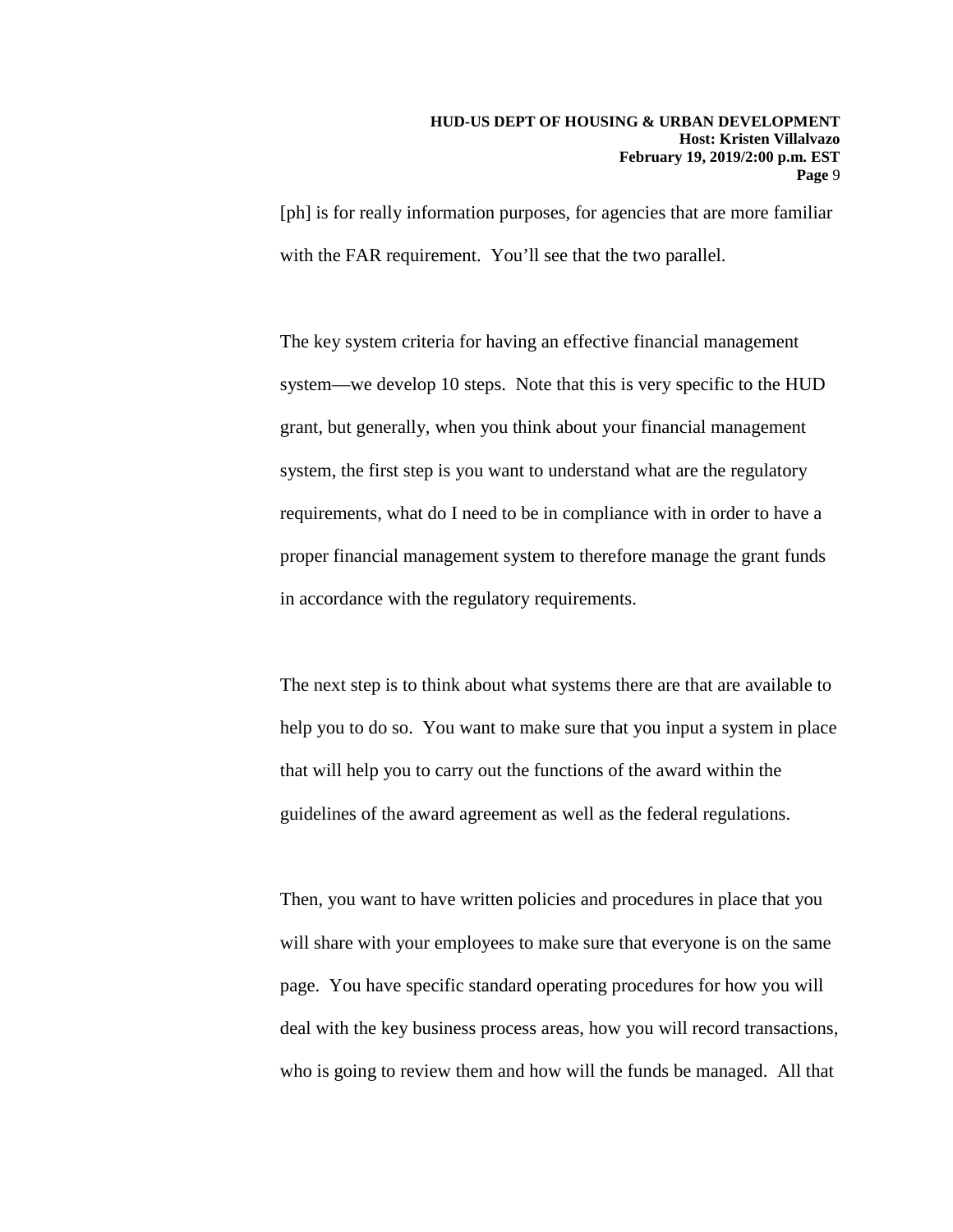information needs to be documented in your entities, policies and procedures and everyone who's going to be involved in the process needs to be aware of what those policies and procedures are. You want to make sure that the policies and procedures address the accounting system and how transactions should be recorded and reviewed and reconciled, etc.

The next step is documentation of expenses. For this grant, you'll be submitting costs for reimbursement, because this is a cost reimbursementtype grant. Anything that you submit for reimbursement has to be based on costs that you specifically incurred for the program and that is attributable to the grant. So, you have to make sure that you have proper documents in place and you want to make sure that you're maintaining the documentation for a specific period just in case you got selected for a review on an earlier date.

When you talk about these costs that you would submit for reimbursement, you want to make sure that they're compliant with the cost principles. We'll get into the cost principles in a little bit, but you want to make sure that anything that you're submitting for reimbursement is compliant with the cost principles as prescribed by the uniform guidance. Then, your accounting system should be able to help you to do budget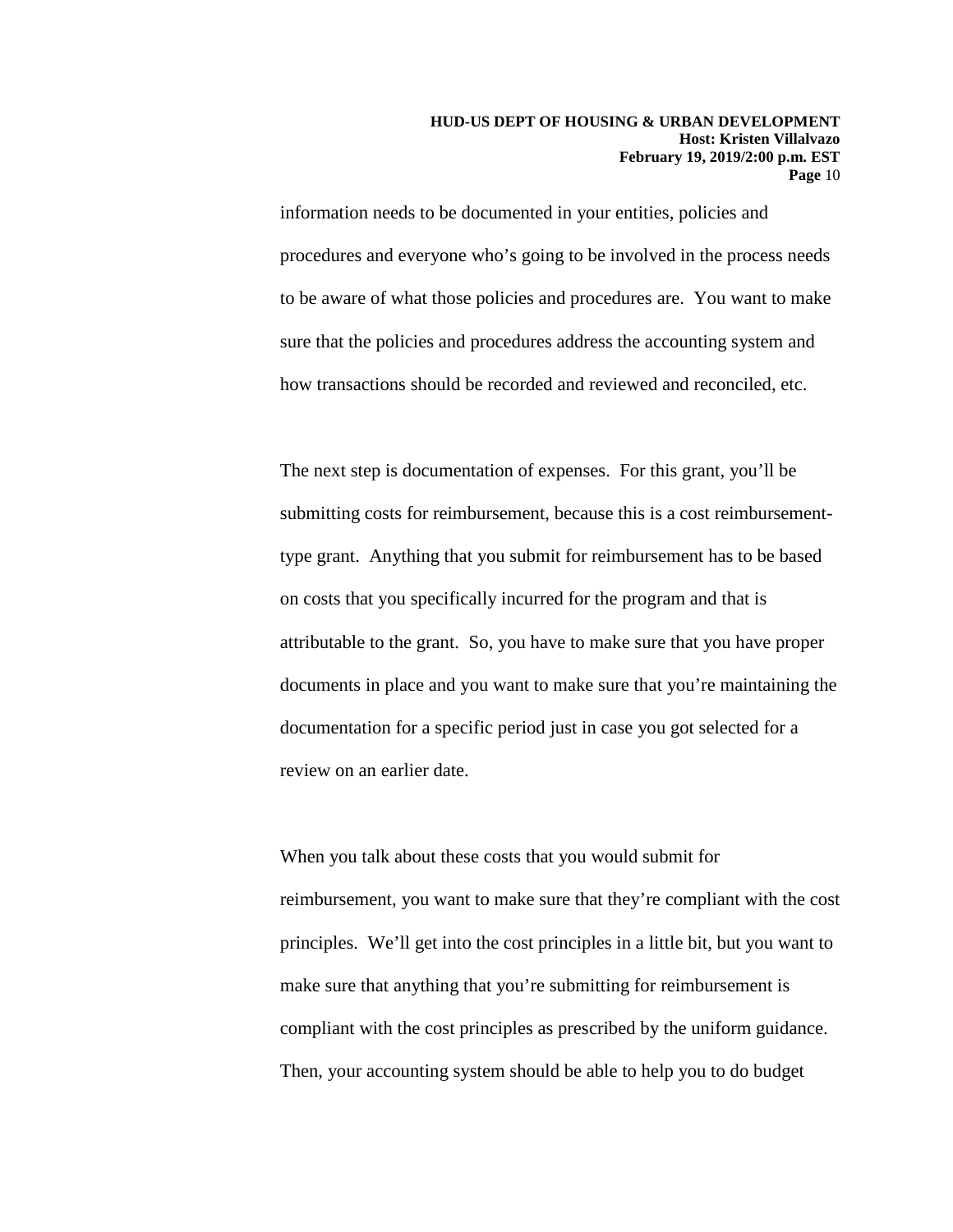controls. You have a specific budget that you have to be following when you're setting up your accounting system. It should help you to make sure that you're not going over the budget because, as you should know, by having read the grant agreement, it doesn't allow for any overages or any deviations from your preapproved budget and if that was the case, then of course, you would need to get a new budget approved by your HUD POC. Of course, for each of these steps, we'll go into further detail in the next slides to follow.

For agencies that will be submitting salary and fringe benefits for reimbursement, you want to make sure that you have proper documentation for time and attendance activity. For any leverage funding that you projected that you would receive during the period of performance on your grant application, you want to make sure that you are accounting for those leverage funds properly in your accounting system for the housing counseling department at your agency.

Then, you want to make sure that when you're doing the reporting, you're compliant with not only the Uniform Guidance's requirement, but HUD's requirement for reporting. The next step or the last step is internal controls, which affect all of these areas. Internal controls helps agencies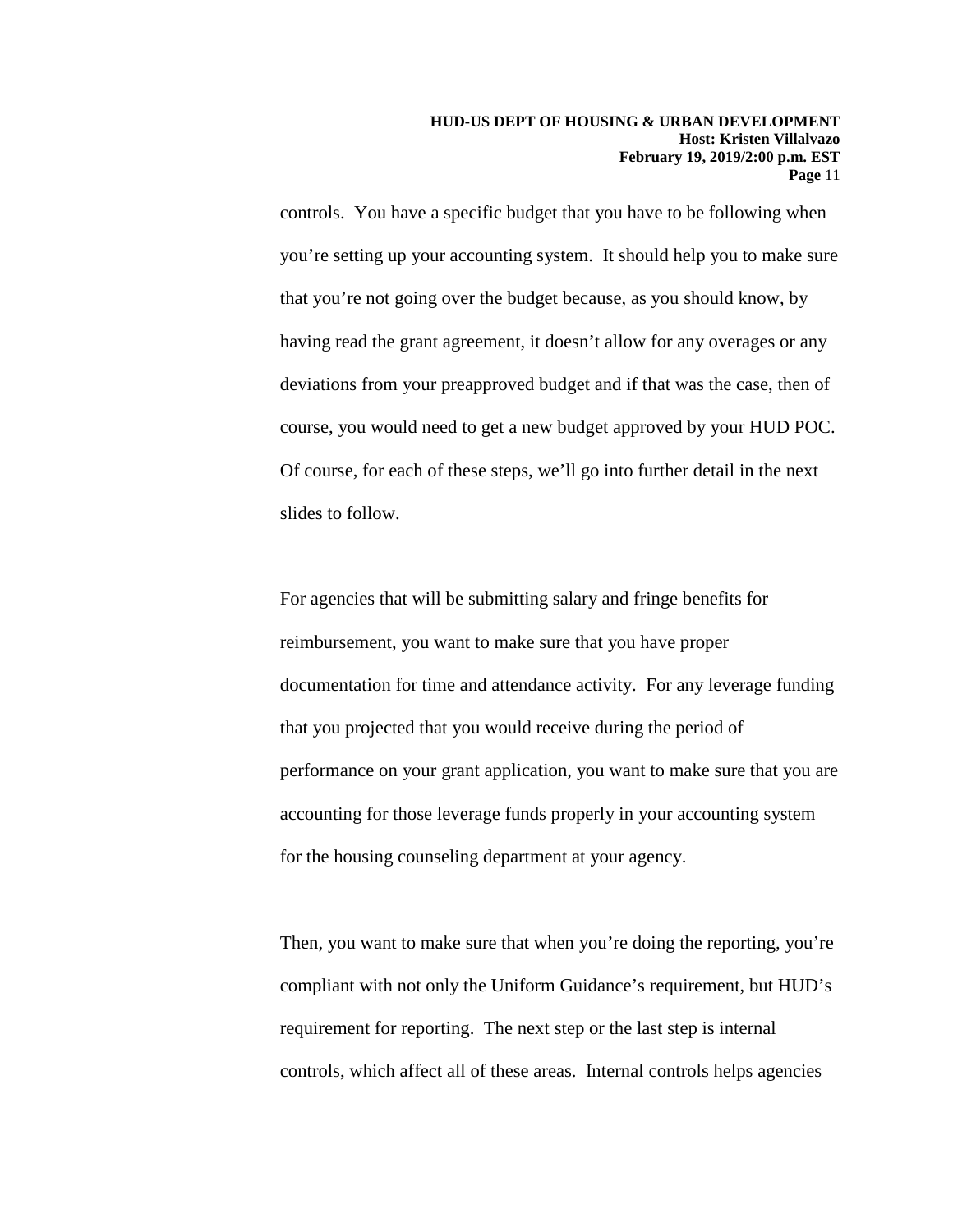to make sure that their objectives are being met. If a company's objective is to make sure that they have a proper financial management system, where they are maintaining compliance with a regulatory requirement, they have proper policies and procedures that they have linked [ph] down and they have shared with the employees that need to take place. You need to make sure you have certain documents on file to substantiate the expenses that you submitted for reimbursement during the budget controls, having documents from leverage funding and even in the reporting, you'll see that internal controls affect all of these stages. Internal controls is what will make sure that each of these will flow through properly and that management's objectives will be met.

On the federal requirements, in the Code of Federal Regulations, it's 24 CFR 1.6, talks about compliance and what it means to be compliant. So as a participant in the grant program, you are certifying that I have financial management system in place that meets certain requirements; I can do all of the things that I previously mentioned in the prior screen through having an effective or an efficient financial management system. You may get selected for a review and if you do, these are some of the things that we'll look for. We want to make sure that your accounting system or your financial management system as a whole has the capacity to meet all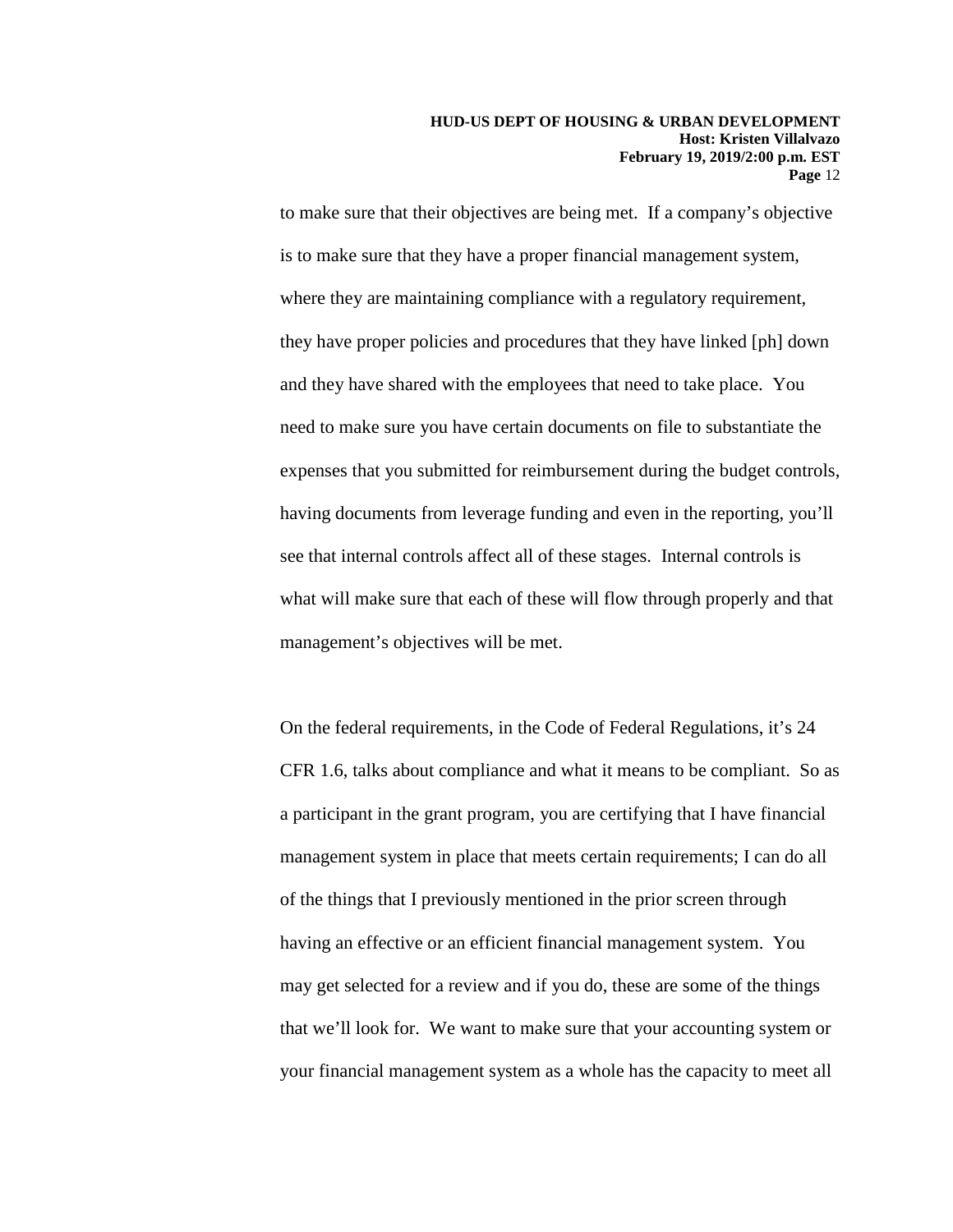of the criteria that we previously looked at. The Uniform Guidance part 200.302 and 20.303 talks about having internal controls in place in your financial management system. First, it describes what a financial management system is, and then it talks about what it means to have proper internal controls in place to make sure that your financial management system is efficient and effective.

Also, when you look at your HUD grant agreement, there are specific requirements in there that let you know that this is how specifically for the HUD grant, we need things to be done. For example, with your reporting, when you look at article 11, it tells you specifically what you need to report on and how frequently you need to report on them in order to maintain compliance. Also, article 10 talks about having a financial management system in place to set up for your HUD fund, properly record the HUD-related transaction and being able to produce records specific to the HUD grant should you get selected for a review. Further, making sure that you have proper documents on file to substantiate all of the costs that you submit to HUD for reimbursement.

Also, in the grant execution package phase, you do certify to the fact that you have a compliant financial management system in place where you're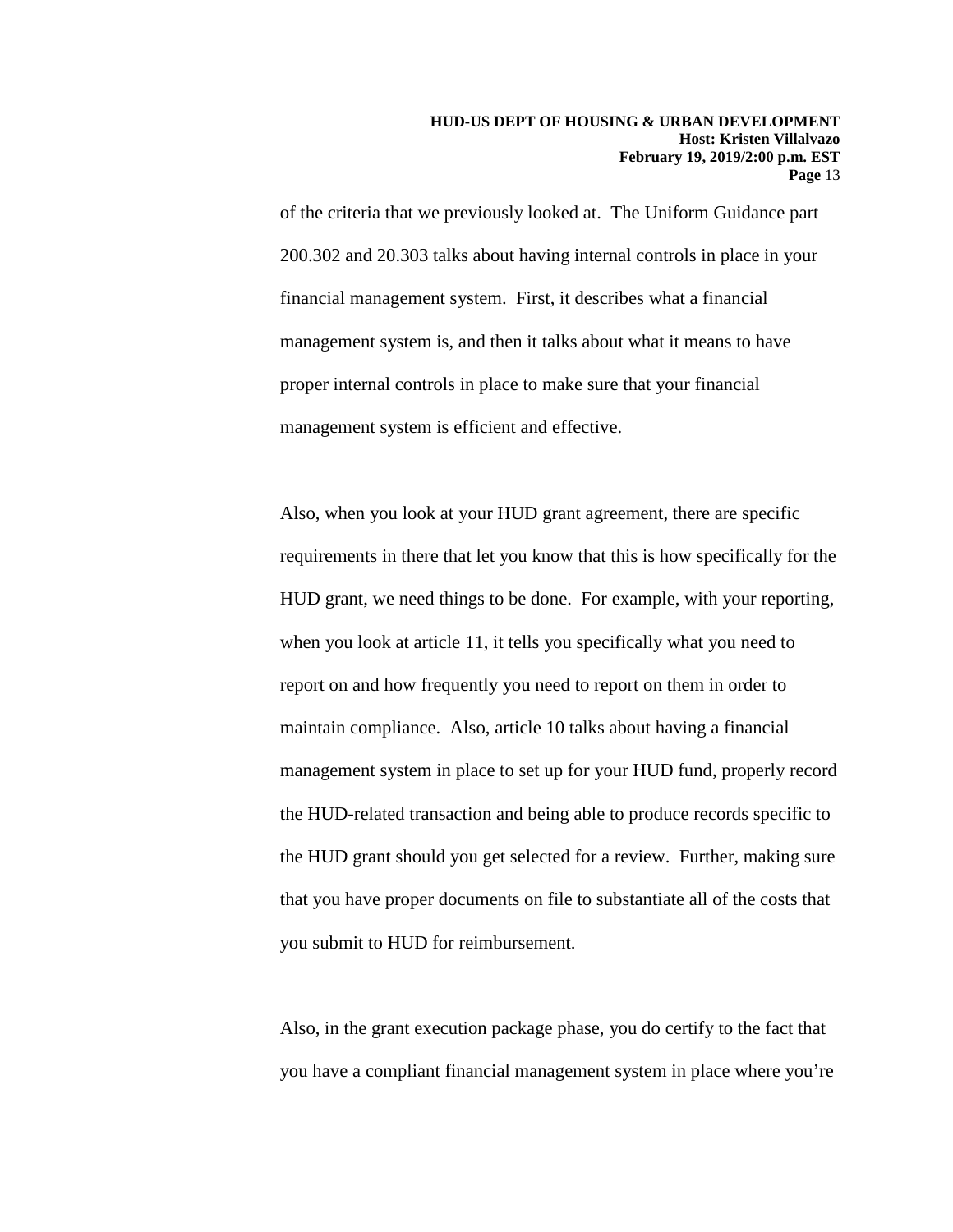able to do all of these things. The HUD handbook also talks about financial management, what that means and how you should make sure that your systems are set up in a way where you're tracking HUD funds separately and properly and you're doing the reconciliations to make sure that information is correct. The GAAP and [indiscernible], these are just generally accepted principles and standards that as participants in the program, you have to make sure that you're in compliance with as well.

An efficient accounting system—so, what does that mean? For all participants in the Office of Housing Counseling Grant Program, once you have an approved grant execution package—so, you know, you apply for the grant, you receive the award, you should have set up a separate account or a fund for the HUD grant in your accounting system. That way, all of the transactions that are related to the HUD grant are recorded therein, and so you can pull different reports specific to the HUD grant. Any transaction that's specific to the HUD grant should be recorded in that account. If you have different—this is not your first grant and you have multiple, you want to make sure that there's a separate one for each year that you receive the HUD grant, so that you can account for the transactions properly.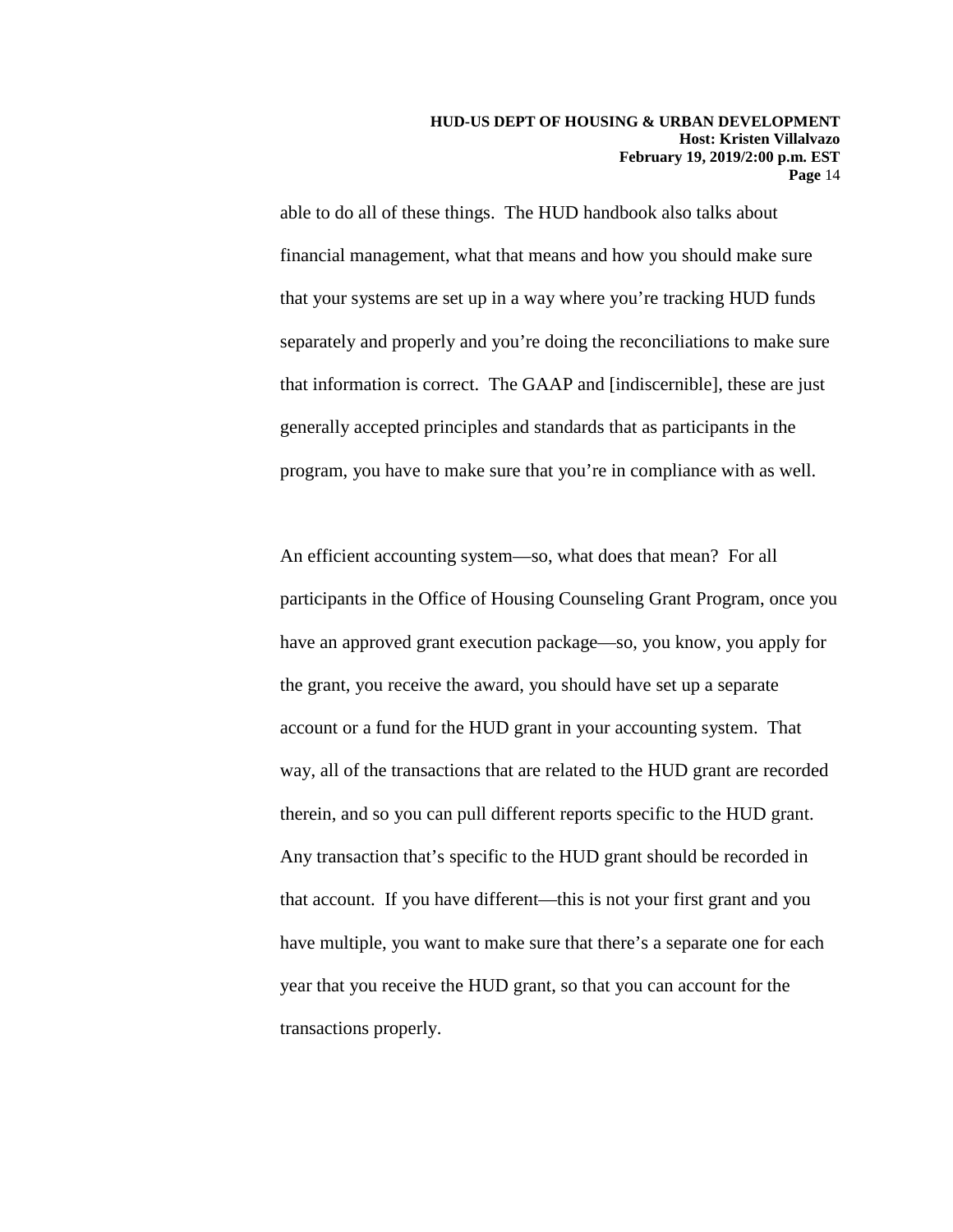You want to have separate chart-up [ph] accounts for the HUD grant as well and set that up in your accounting system and in doing so, we do always recommend that you are defining and segregating your direct versus indirect expenses in your accounting system.

As you know, there were some changes or some of you may know, some may not know. There were some changes in the types of cost that can be submitted as direct cost for the HUD Office of Housing Counseling Grant Program starting with FY18. You want to pay particular attention to those and make sure that maybe in the past you had segregated the direct versus indirect costs and in prior years, for example, rent or occupancy costs, that was allowed as a direct cost line item in the past. Starting with FY18, you're no longer able to do so. So, you want to make sure that you're updating your accounting system to reflect that. You can't submit that as a direct cost line item anymore, so in setting up your accounting system for FY18, you want to make sure that you're very clear in what can be billed to HUD as a direct cost line item in your accounting system.

Also, the Uniform Guidance cost principles—there is a list of costs that are expressly unallowable for any federal award, period, so for example, fines and fees, costs for alcoholic beverages and things of that nature,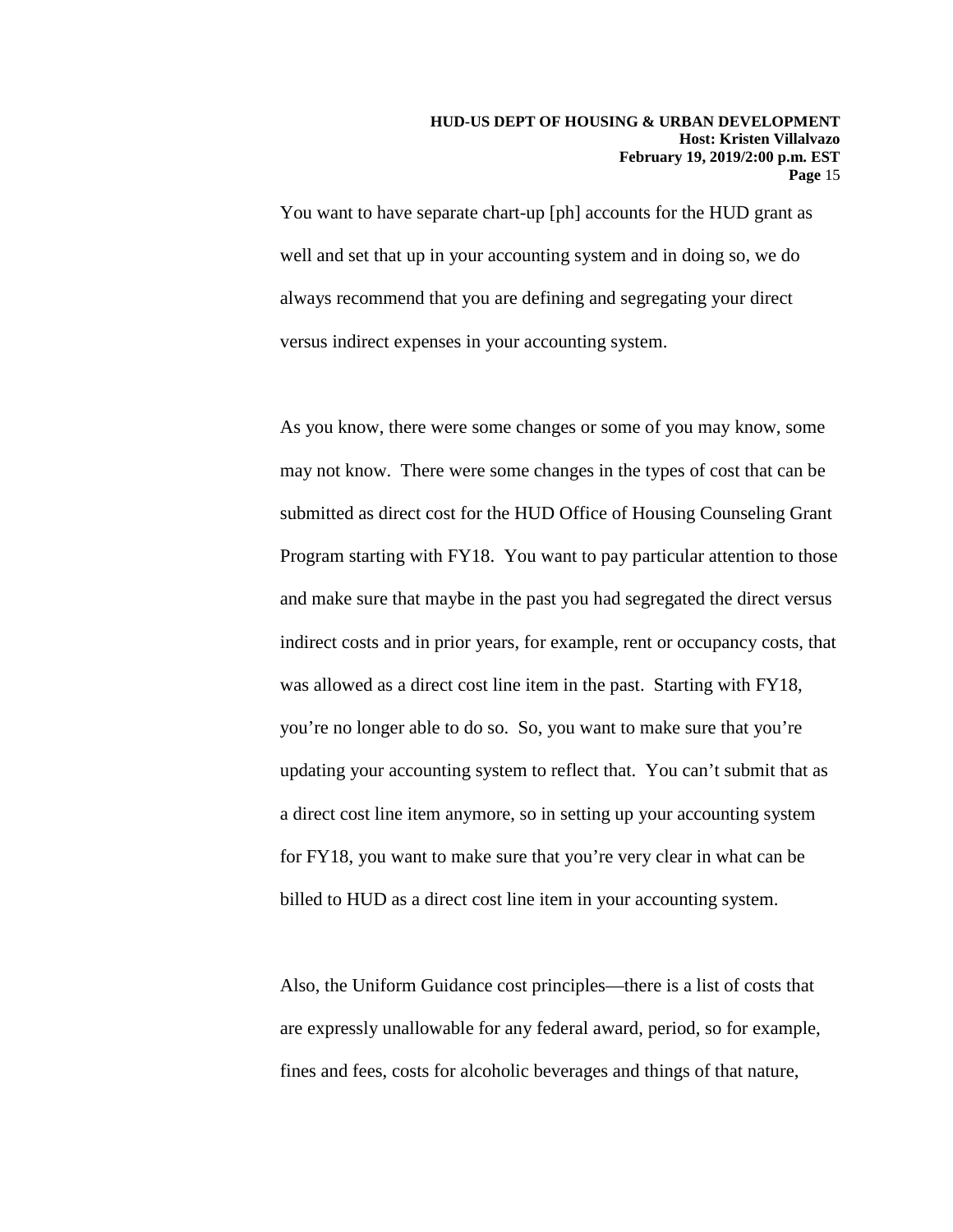those are always unallowable costs. So, when you're setting up your accounting system, you want to make sure that you are putting these as expressly unallowable so that that can never be charged to the HUD grant as a cost that you're submitting reimbursement and that should be set up in your accounting system.

Identification of costs to direct expenses or budgetary line items for the program. So when a reviewer looks at your charges per the accounting system that you have set up or the separate funds for the HUD grant, you should be able to really identify the direct expenses for the award. If we came in this year, but we're looking at a prior year, we should be able to identify those costs fairly easily because you set up a separate fund just for the HUD transaction so when you pull that report, it should show only transactions for the HUD grant and should we do a reconciliation of that to your company's overall general ledgers, then we should be able to do that reconciliation fairly easy as well.

For leverage funding, many agencies during the grant execution process, agencies know that they will be receiving leverage funds during the period of performance of the grants so, how you treat that should be reflected in your accounting system. So, when we look at your HUD funds for FY18,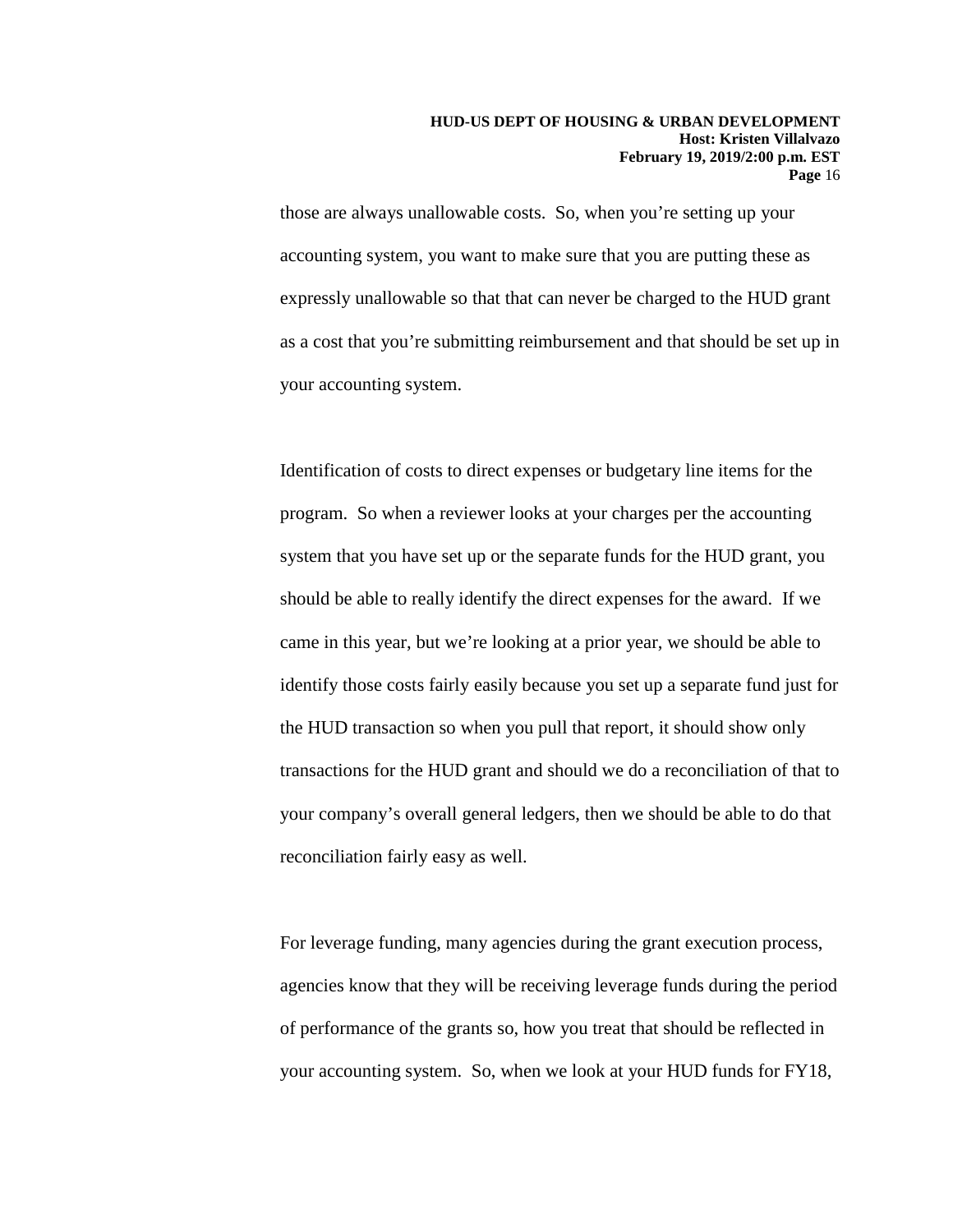we should see where those monies came in for the FY18 grant if your accounting system is set up properly.

The next key criteria for proper financial management system has to do with your policies and procedures. You have an understanding of what the federal requirements are for your grant and what your accounting system should look like. You've also set up the fund for your FY18 HUD grant.

Now, you want to make sure that you have policies and procedures in place for the key business process areas, because this is what you're going to share with your employees to make sure that transactions are being recorded properly and transactions are treated consistently across the board. Everyone who's going to be participating in this process, they need to know what their roles and what the proper procedures are. The only way that you could make certain of that is to make sure that you have written policies and procedures in place and make sure that share those with your employees.

You want to first talk about the basis of accounting that you're going to be using. If you are on a cash basis for the HUD grant specifically, you are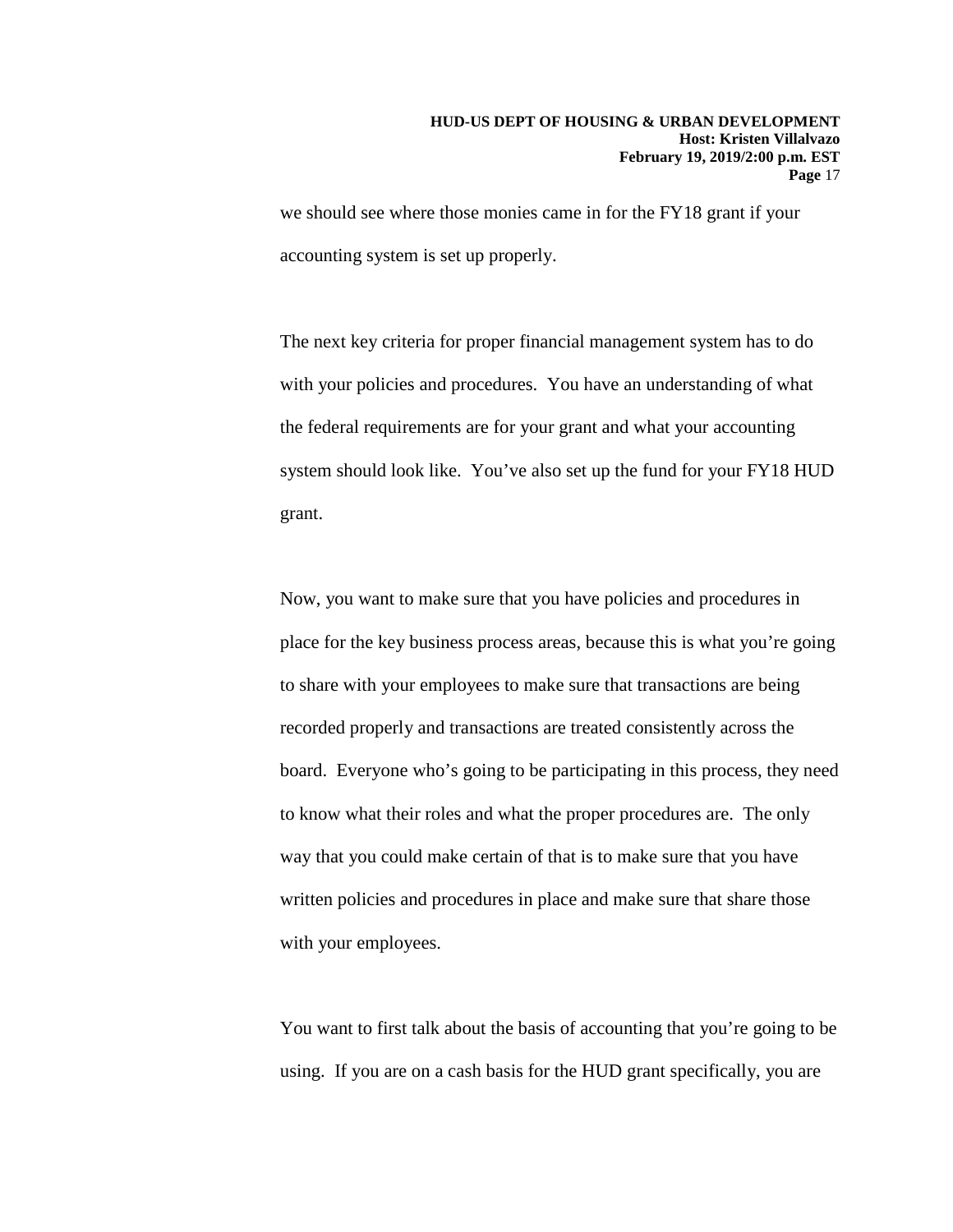required to do the accrual basis of accounting, so perhaps you want to do that, you can do that outside just for the accounting grant and make sure that you're recording the transactions on the accrual basis.

For budgeting, you want to document your policies and procedures for budgeting and letting your employees know that during the grant execution process, we had a budget that was approved. We have to strictly follow the budget during the period of performance of the grant and we have to have procedures in place to make sure that should there be a deviation within the pre-approved budget and what we're actually going to be submitting, there's a process for making sure that we go to the HUD POC in writing, letting them know that we are proposing to have our budget revised, provide the proper justification for that and then, once you get that revised budget approved, then you will go ahead and used the revised budget going forward.

Also, in your budgeting policies and procedures, you want to speak to the fact that each year, when you're drafting your budget, during the grant execution process, certain things you have to make sure that they're included in the budget. For example, the specific budgetary line item, you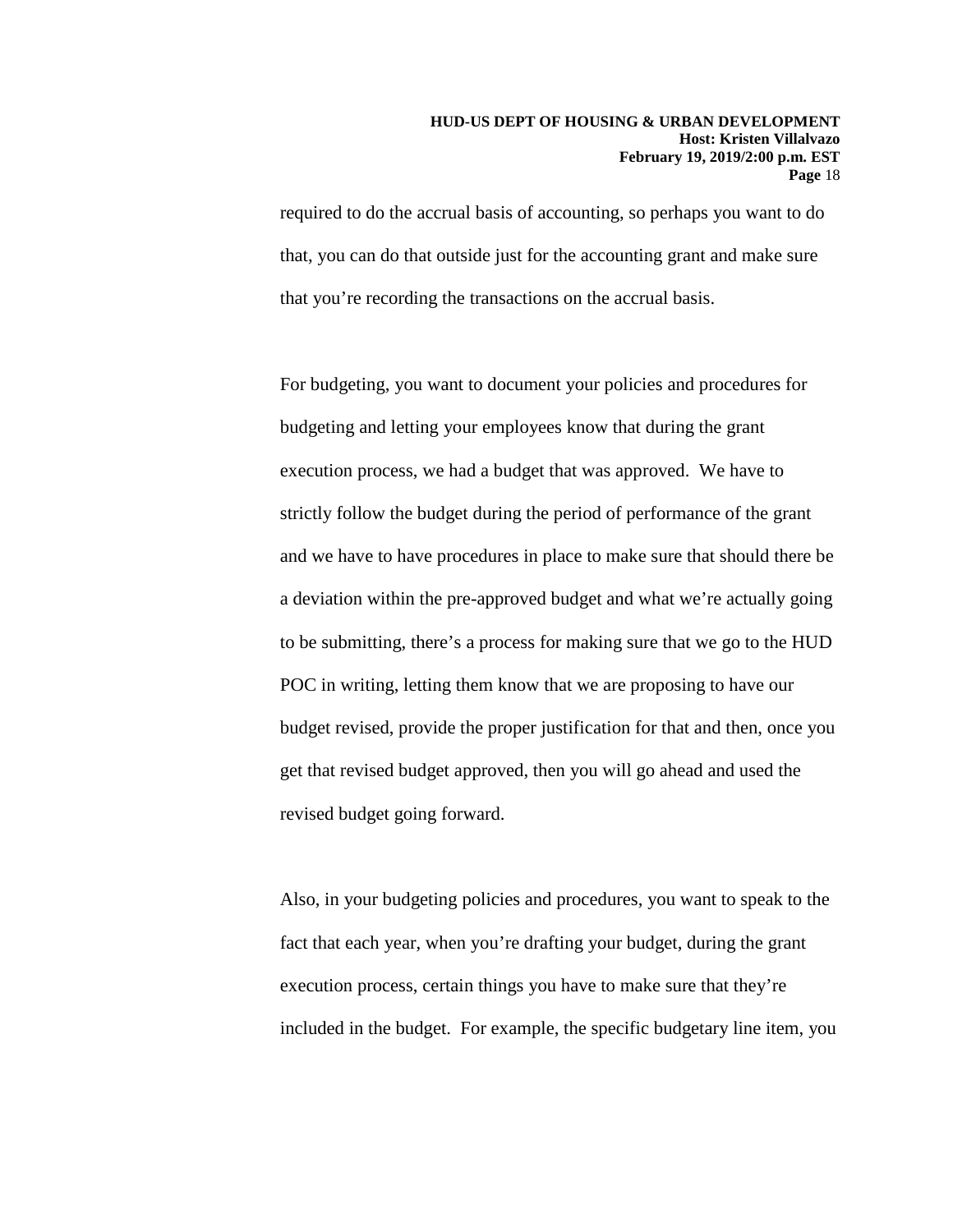want to check to see what kind of costs you could submit for reimbursement during that grant year.

Then, you want to think about the different assumptions that you're going to be making for the different budgetary line items. For example, for salary and fringe, you want to think about how will you calculate the hourly rate for the employees if the employees are salaried and make sure that all of that information is documented in your budgeting policies and procedures. If you have additional cost perhaps, like travel, then you want to talk about how you would go about making the assumption for drafting the budget for this year as well as in the future and make sure that information is shared with your employee.

For the cash disputes and disbursement or your cash management, how will you treat the transactions? How does that information get recorded in your accounting system? Who does the recording? At what point does it get recorded? What internal controls are in place for making sure that the transactions that are recorded, they're done properly. You know, who's doing the reconciliation to make sure that everything is correct, who is reviewing it, and things of that nature—all of that should be documented.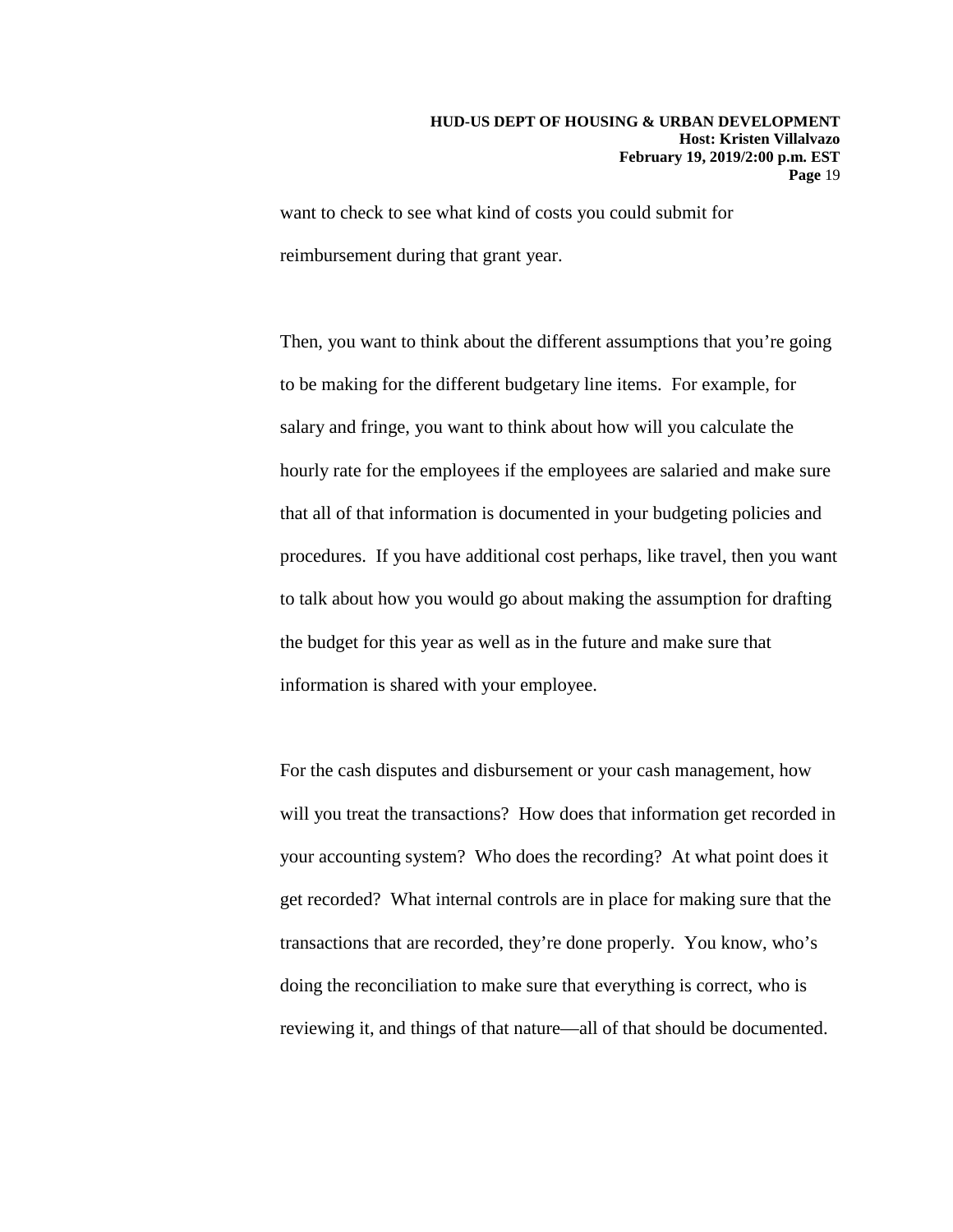For payroll, similar thing—how does payroll get charged specific for personnel who work on the HUD grant; how are we making sure that information flows from the person's timesheet or the person's personnel activity report to the payroll documentation? You want to make sure that you're communicating with accounting as you're developing these policies and procedures so that everything flows and makes sense. Of course, if you're going to be submitting salary and fringe benefits to the HUD grant for reimbursement, those costs have to be based on actual work that was performed by employees and there has to be documented policies and procedures in place for how that information gets transferred from when the employee enters their time or when the employee documents their personnel activity report, there has to be policies and procedures for how it flows from that to getting to them receiving payroll to then, getting to your accounting system where you're billing the HUD grant for those transactions.

You want to make sure that all of that information is properly documented. For leverage funds, as I've said before, a lot of agencies submit leverage funds during the grant execution process. So, you want to make sure that you have policies and procedures in place for how you will treat your leverage funds and how does it get recorded in your accounting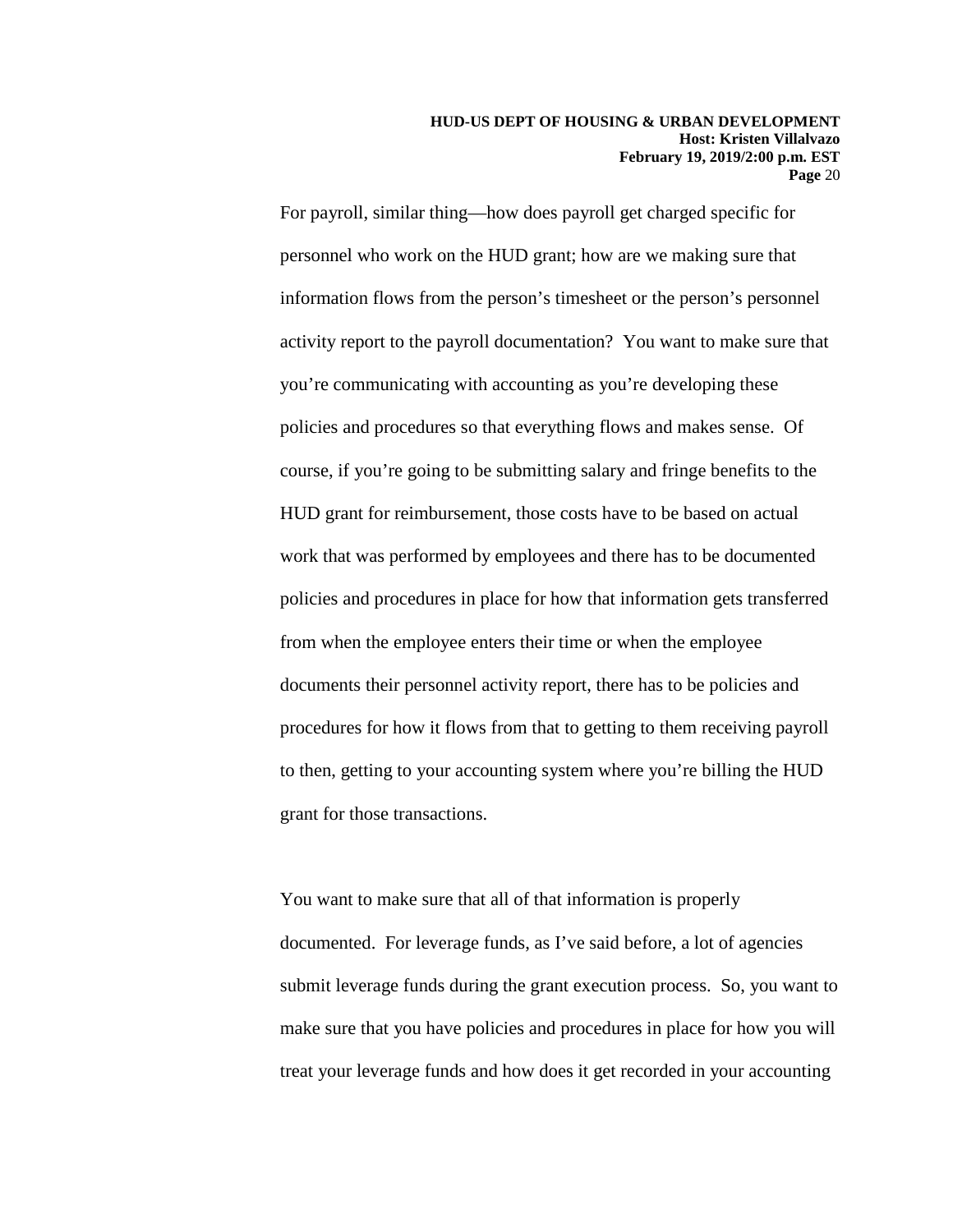system and if it was specific for the HUD program, then how are you making sure that it gets recorded therein?

Your cost policies—how will you be charging indirect cost to the grant? You know that for the FY18 grant, you only really have two options or three. If you're going to be using the negotiated indirect cost rate agreement, then you want to document that in your policy. If you're going to be using the 10% di minimis rate, then you want to document that in your policy as well. If you have a cost allocation plan that was negotiated and approved by a cognizant agency, then you want to make sure that information is documented as well for your cost policy, so that anyone who comes in and reads it, they will know this is what the policy says, this is how we're going to be treating indirect cost for the grant and this is how the transactions will be calculated and reported.

For any unallowable costs, you'd simply follow the Uniform Guidance guidelines on costs that are expressly unallowable for a federal award. We spoke about timekeeping and personnel activity reporting already.

On the travel, you want to make sure you have policies and procedures in place for travel. If employees will be traveling to facilitate or participate in a training, you'll want to talk about the different documents that must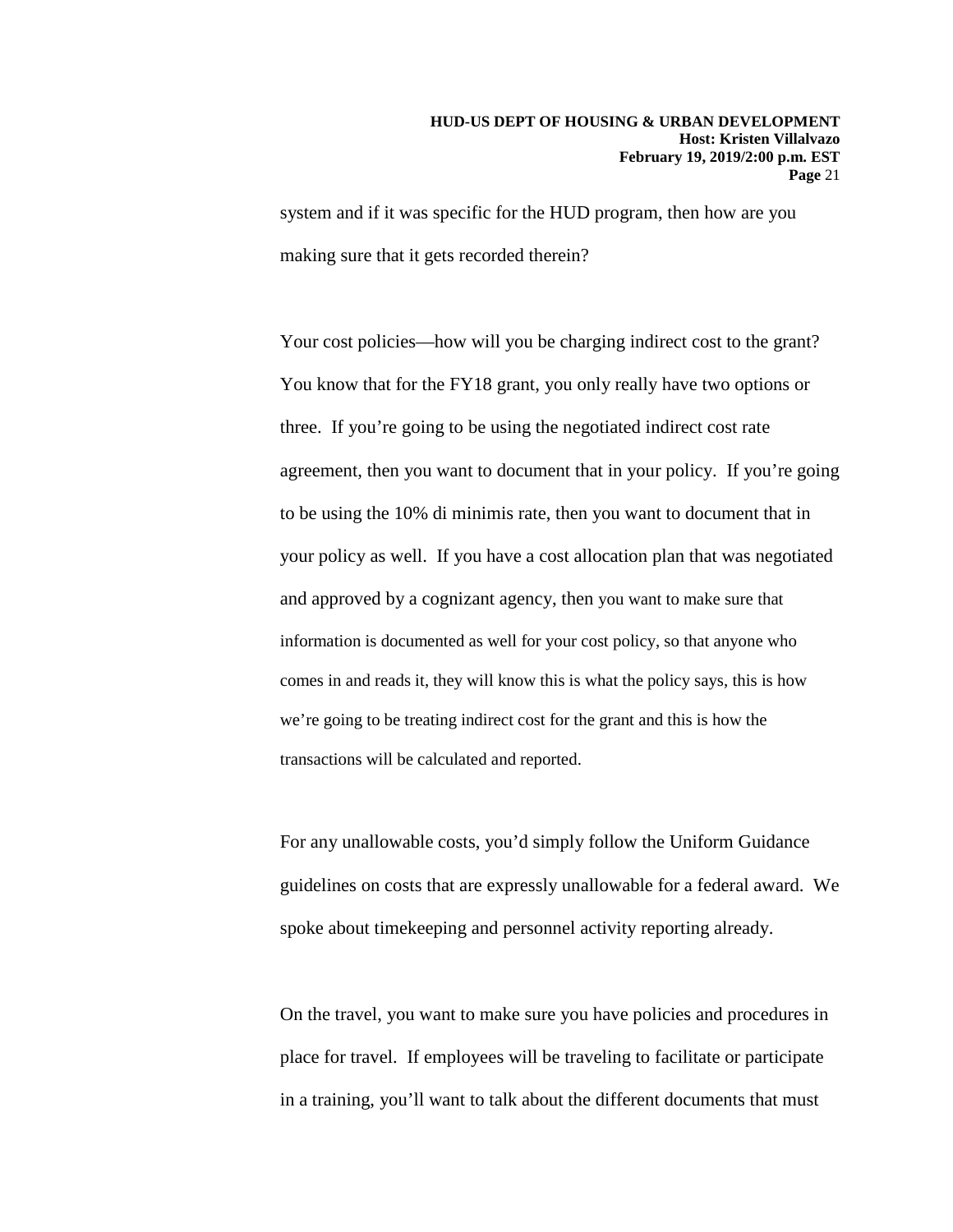be maintained on file for the travel. Are employees supposed to be following the GSA schedule? Things of that nature, how would they go about getting reimbursement for the cost from your company? All those things need to be documented in your policies and procedures.

Then, the financial reporting. You want to pay particular attention to Article 11 in your HUD grant agreement that tells you specifically what you need to be reporting on each period, so your policies and procedures should address that. It should address the fact that, we need to be following these specific requirements for the HUD grant for how we do our financial reporting, and depending on the type of agency that we are, these are the various elements that we need to make sure that we're reporting on, and this is the timeframe for doing so.

The final thing is having record retention policies and procedures. So, for the HUD grant, there's a record retention period of three years. After the end of the period of performance, so at the end of any grant year, for example your FY '18 grant year which ends September 30, 2019, you want to make sure that you keep your documents readily available and readily accessible for another three years after the end of that date.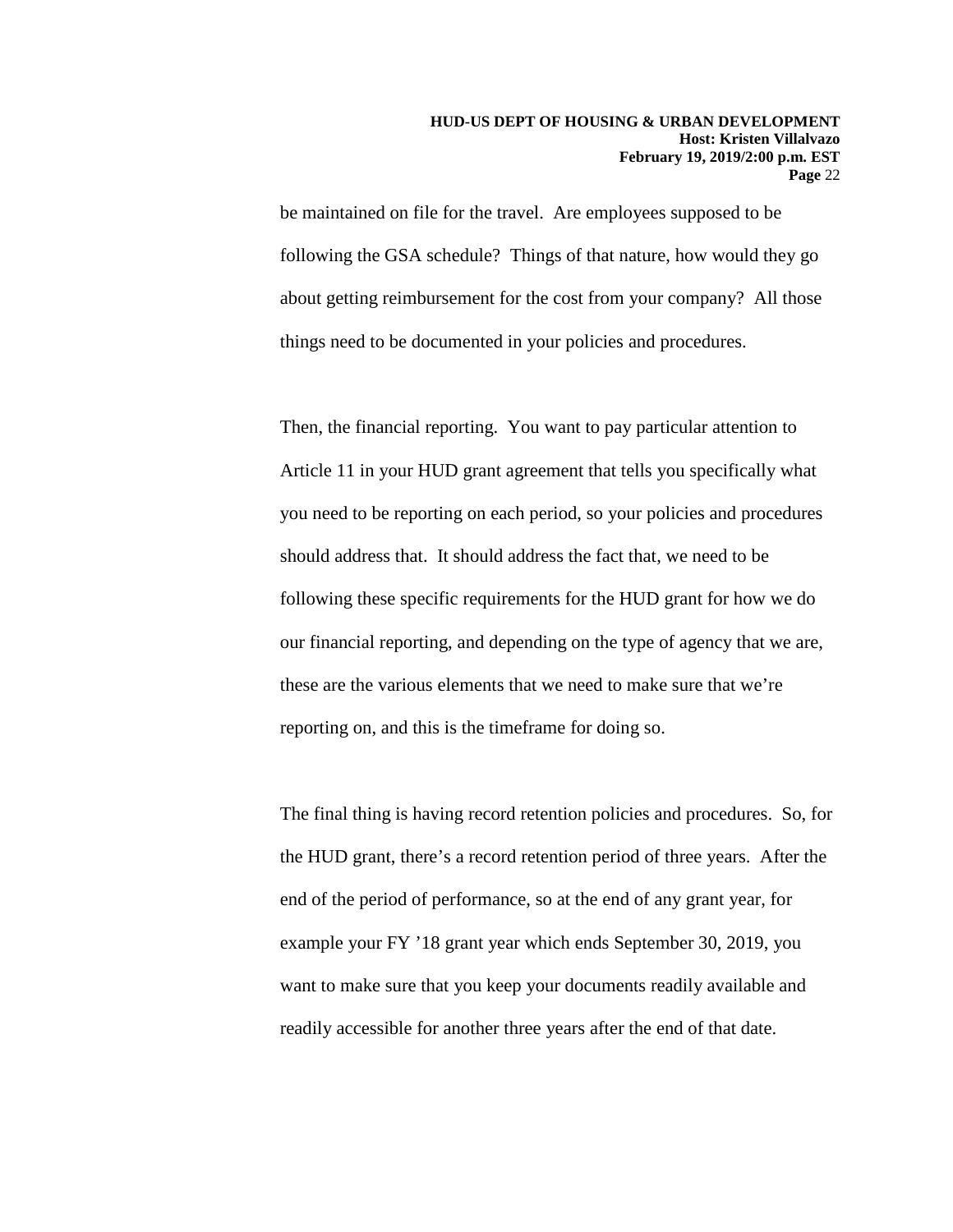The next section we'll talk about is documentation of expenses, and this is critical because of the nature of the grants. This is a cost reimbursement grant, so anything that you submit to HUD for reimbursement has to be based on the actual cost that you incurred for the program, and the only way that you can show that you could actually incurred those costs for the program is that you have to make sure that you're maintaining proper documents on file for the record retention period of three years should you get selected for review.

So, documentation of expenses is going to include the source documents for direct costs that you incur. So, for typical expense, you want to make sure that you have a copy of the purchase order, a copy of the invoice, and proof of payment in the form of a cancelled check or a bank statement to show that you actually incurred the cost and that your company paid for it, and now you're seeking reimbursement.

Also, for personal expenses, you'll want to make sure that you have documentation for that as well, but in a couple of slides to come, we'll go in depth on the personal expenses cost.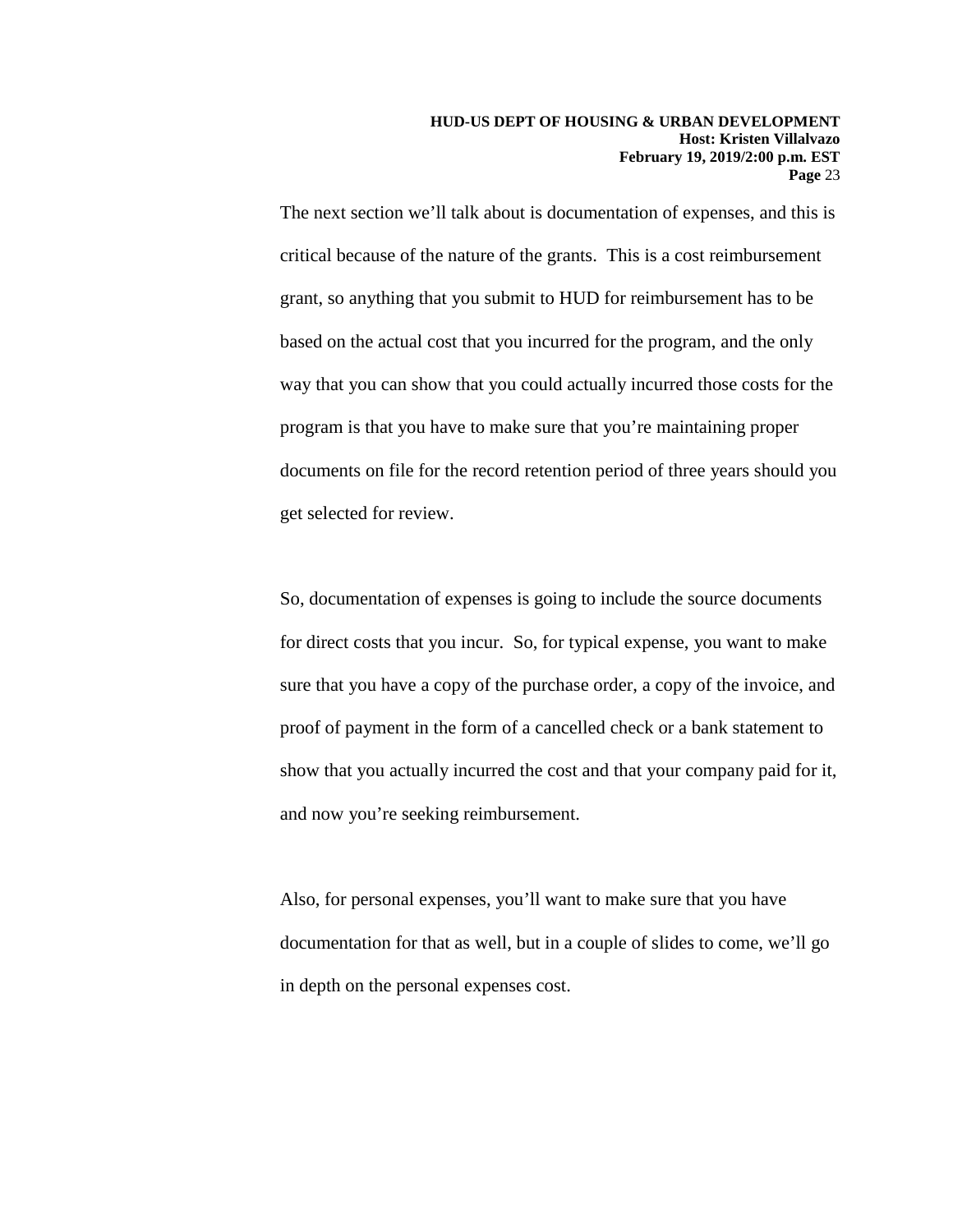For any indirect costs that you would submit for reimbursement, you'll want to make sure that you're following your company's cost policy, and bear in mind that you really only have a couple of options for how to submit indirect costs for reimbursement under this grant agreement.

First, if you have a negotiated indirect cost rate agreement, which is also referred to as a NICRA, you want to pay attention to the dates in the NICRA. It will also specify the rate that is applicable to certain dates, and then it will tell you the base that you can apply that rate to. So, you want to make sure that you're factoring that in when you're thinking about the indirect cost and how you will be able to prove that indirect cost amount that you submitted for reimbursement is actually accurate.

It's pretty much going to be based off of your calculations, so should you get selected for review, we'll be recalculating that, and we'd be getting supporting documents for the base, which would be your direct costs for the program.

Same thing with the 10% de minimis rate. We would look at what you have for modified total direct cost, which would be your base that you apply the 10% rate to, and we would verify your base of modified total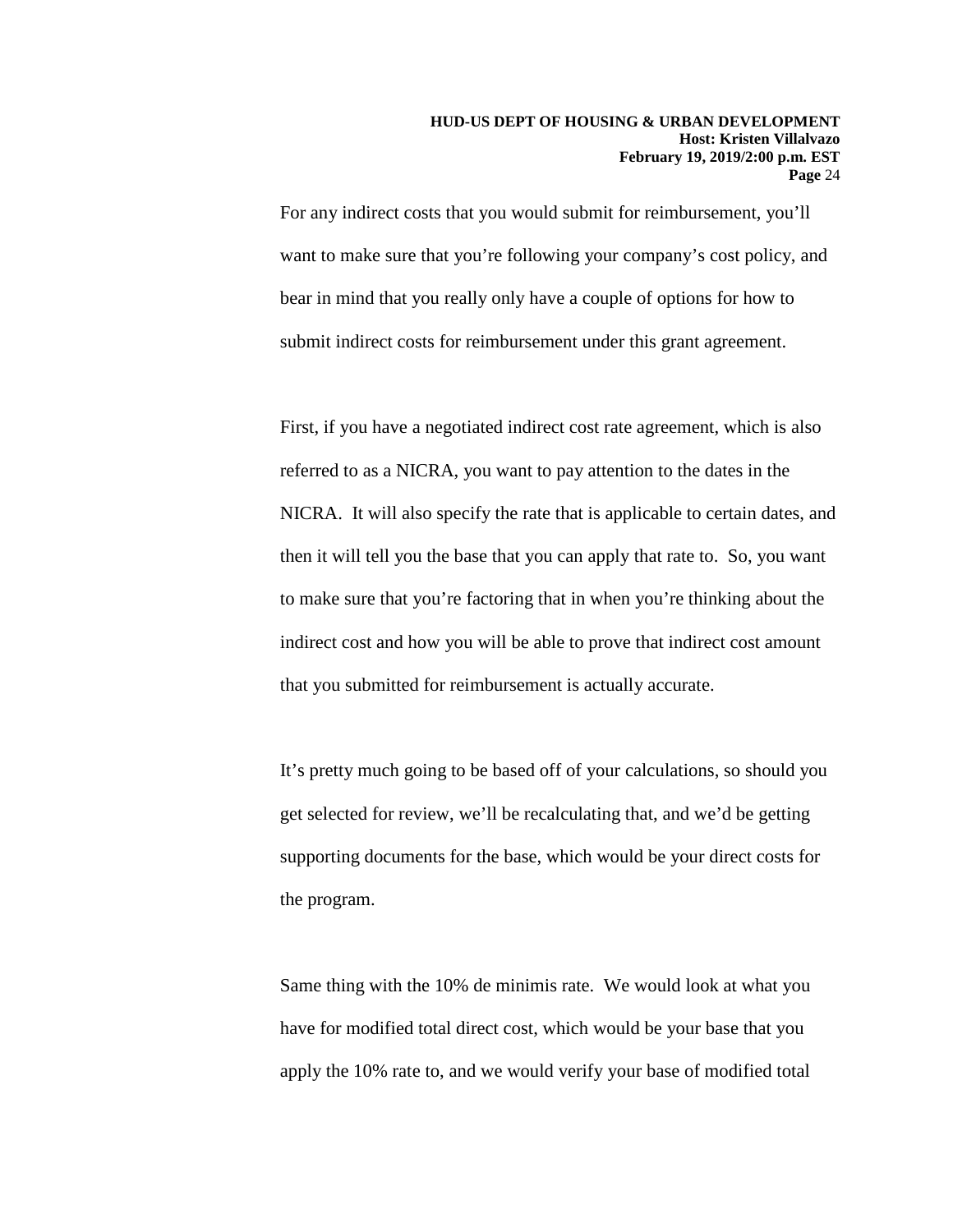direct cost, make sure that it only includes the specific line items that can be included in that base, and then we'd recalculate the amount that you submitted for indirect costs based on that methodology.

For entities that have travel or you submit travel for reimbursement, we're looking to see that you have a copy of your expense report on file. We want to see who participated in the travel. We want an itemized listing of the travel expenses, so if it was a hotel stay or airfare, cab fare, things like that, we need to see proof of the participant having incurred those costs.

On the expense report, we look to see what the participant showed that the expenses were for the travel, and we'd also be looking at documentation to show that the company actually reimbursed the employee for the travel expenses that they're now submitting to HUD for reimbursement.

For training, if it's a case where the employee participated in the training like they went to a training, we're looking for things like training certificates. We're checking the agenda for the training to see what the training topic was, to see if it's even something that's related to the housing counseling program so it could be allocated to the housing counseling program.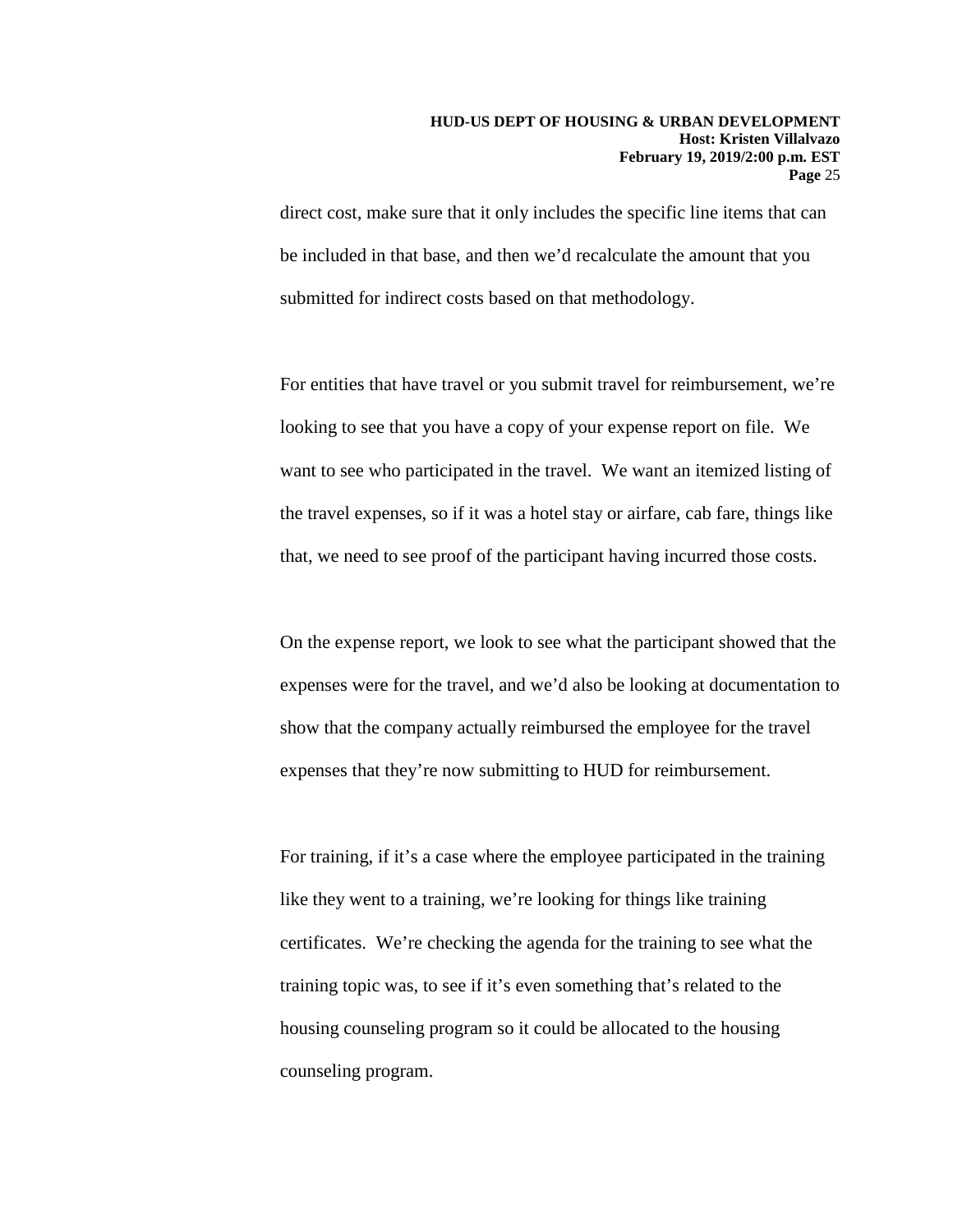If it's cost incurred in facilitating a training, we're looking at the same thing. We're looking to see what the training topics were, number of participants, the purpose of the training. If you had any fees, we'd take a look at those fees as well, but you want to make sure you that have proper documentation on file for all of that. Note that this information has to be made available to HUD upon request. This is something that you agreed to in signing the HUD grant agreement. These costs should be based on actual expenses incurred.

I'm always stressing that, and I'm always repeating the fact that it's a cost reimbursement type of grant, so that is why it's so important for you to make sure that you have this information available to justify the expenses that you submit for reimbursement. You want to keep this information available for three years from the end of the period of performance.

So, for maintaining compliance with the cost principles, the Uniform Guidance, Subpart E talks about cost principles. So, this if for any participant who participates in a federal program, and you're submitting costs for reimbursement. You want to make sure that those costs are considered reasonable, allowable, and allocable to the award.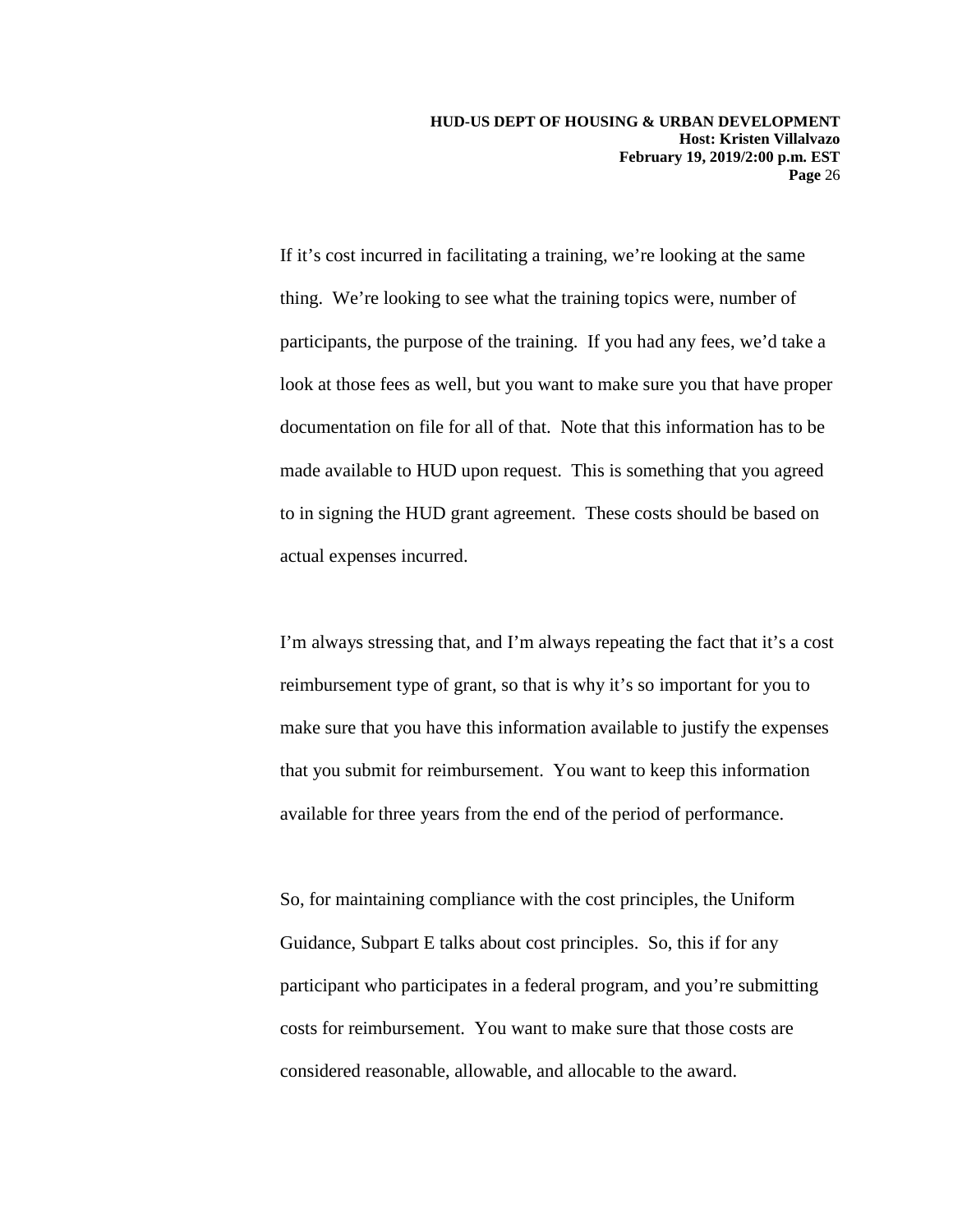It has to be costs that were necessary for performing under the terms and conditions of the award. The dollar amount that was spent incurring the costs have to be reasonable, and the event itself has to be an allowable type of expense so that you could then submit it for reimbursement under the grant. The way that you treat that type of transaction should be consistently treated for any federal awards that you have as well.

In thinking about costs that you're going to be submitting to HUD for reimbursement, your financial management system, you want to make sure that these costs meet the cost principle requirement of allowability, reasonableness, and allocability. Again, as I said before, you want to make sure that you are segregating any unallowable costs that you incur because, of course, you wouldn't be able to submit that to HUD for reimbursement, and you have policies and procedures in place for making sure that you're meeting these cost principles requirements.

When we talk about budgeting controls, the HUD grant—during the grant application process or the grant execution process, there's a budget that you submit to your HUD POC for review, and once that budget is agreed to, then that's really the budget that you use going forward.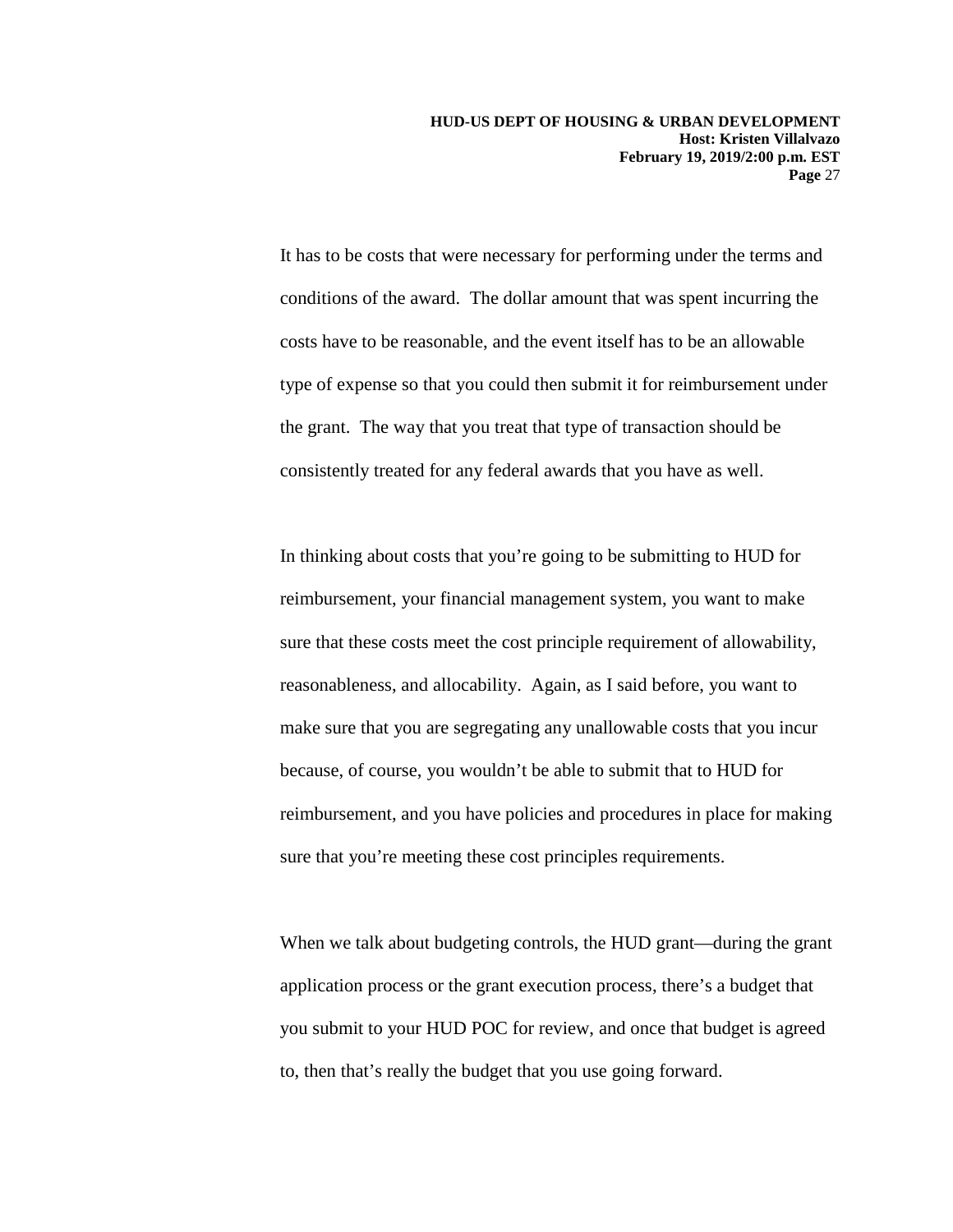So, say, for example, you have a HUD award for \$50,000, and you projected in your budget that you'd be using \$30,000 for salaries, \$10,000 for fringe, and \$10,000 for training. During the life of the grant, you want to make sure that you do not deviate from that. Now, many times, we've seen where agencies have deviated because something may happen during the life of the grant, and instead of using \$30,000 for salaries, you perhaps want to use \$40,000 for salaries for whatever reason.

Now, if that is the case, you have to have controls in place to show that for this line item, I really only have \$30,000 budgeted, and I'm about to go over that and go to \$40,000, and there should be something that triggered that in your accounting system so that you could then go to your HUD POC and let them know that I'm requesting a modification to the budget that was preapproved, and once you have that revised budget in place, then you can go ahead and go forward with the new budget so you wouldn't have any budget deviation.

Also, you'll want to make sure that your budgets are being tracked by program and grant year. Any revisions or modifications you'll want to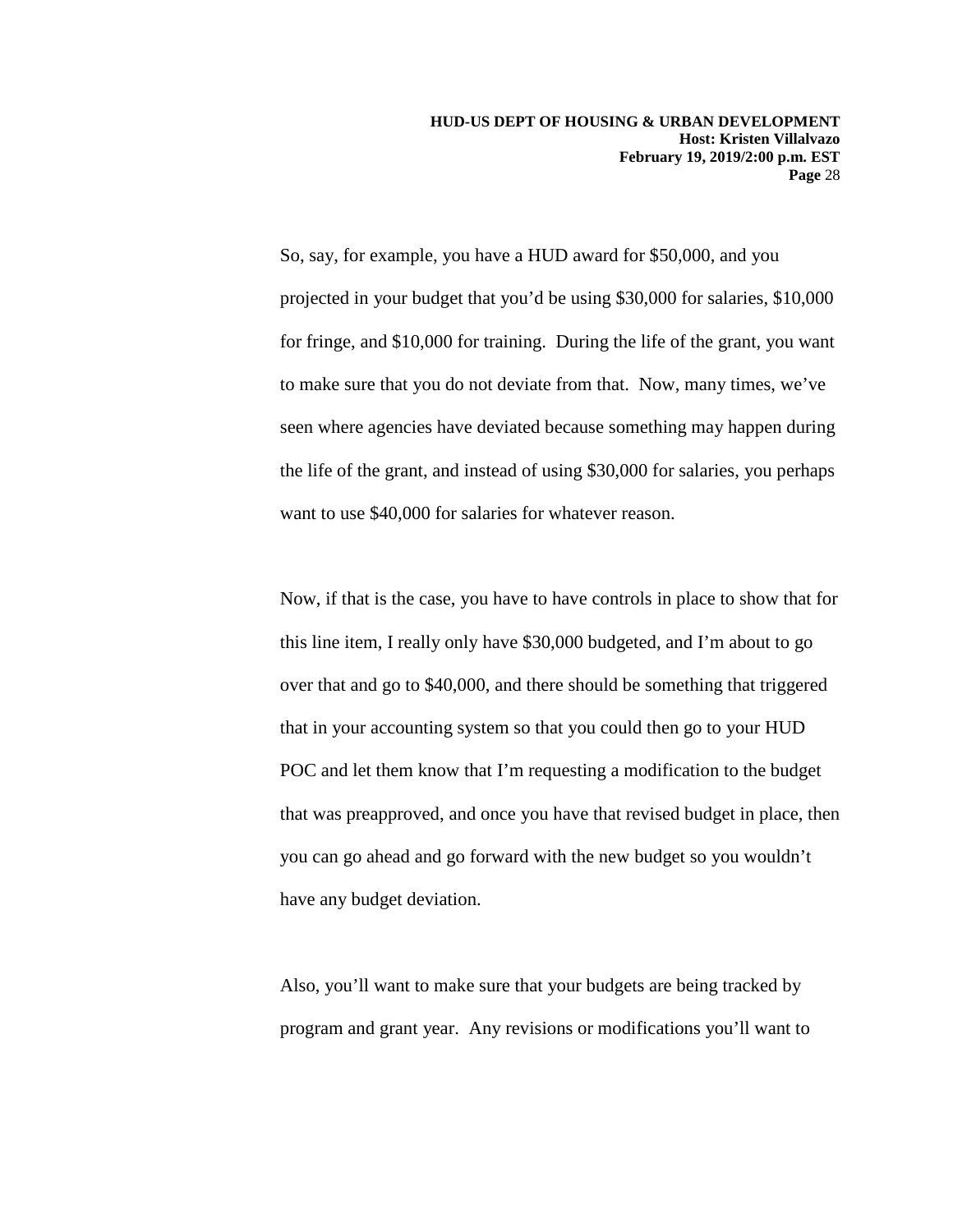identify that so that you're using the most recent version of the budget going forward.

You'll also want to make sure that there are procedures in place for requesting the budget modification, so as I said before, if you needed to do a modification, the person who is involved in that process should know what the procedures are based on the policies and procedures that you've implemented. Also, any line item for your budget should be based on costs that are reasonable, allowable, and allocable as they relate to the Uniform Guidance cost principles.

For time and attendance activities, so this is the salary and fringe benefits that you would submit for reimbursement, you have to have documentation available, again because it is a cost reimbursement type grant. You want to make sure that you have documentation available to not just say this employee came to work today. One has to be able to see the activities performed by the employee to see whether or not those activities are attributable to the HUD grant.

So, just think about what your procedures are for making sure that the activities performed are chargeable to the HUD grant, especially for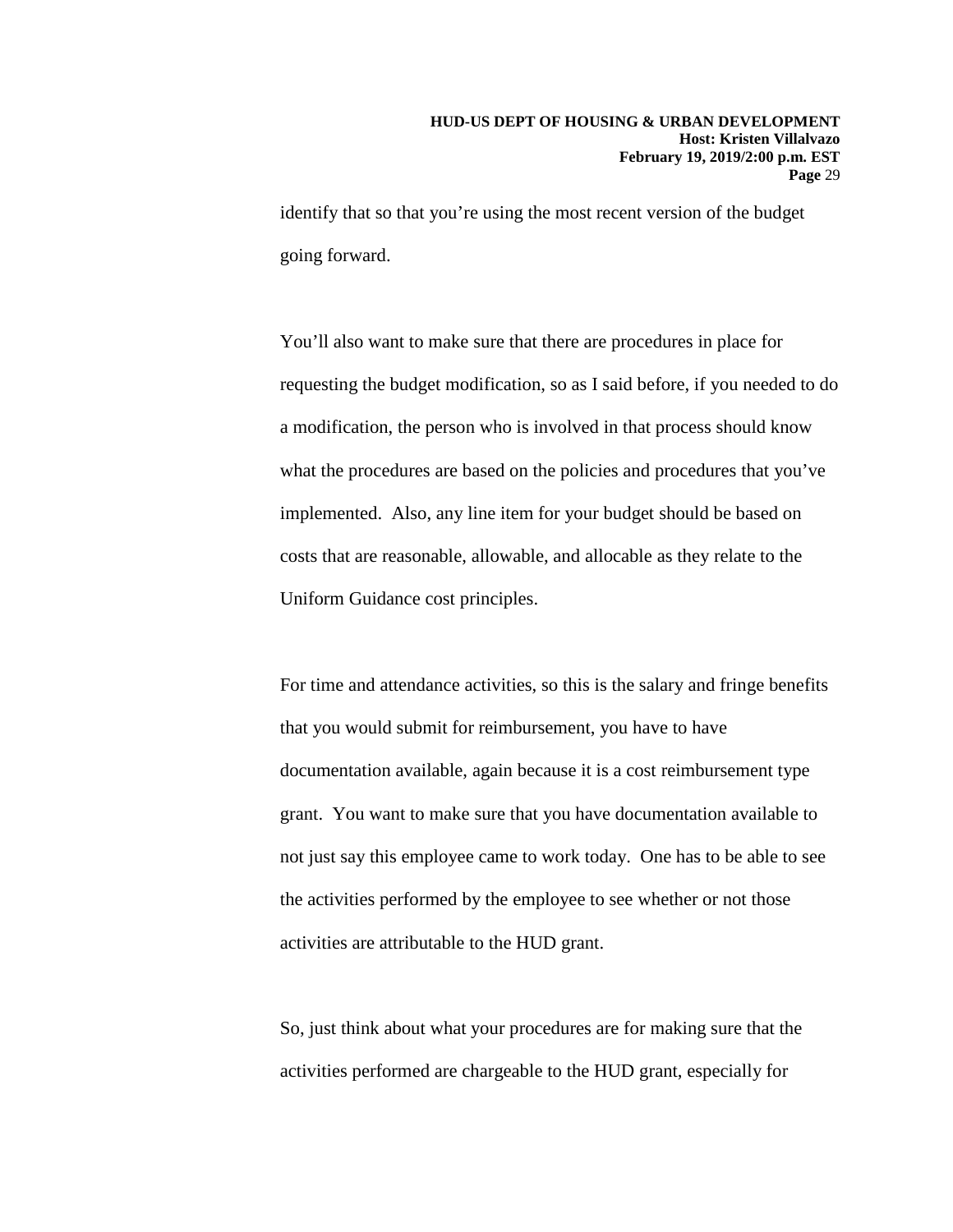agencies that have multiple grants that they receive, and even thinking about this type of award where you're getting the award in the middle of the period of performance, but it's on a retroactive basis.

So, you may just have received an approval for your grant execution package here in 2019, but the period of performance began October 1, 2017, so costs that you incurred from then, could be submitted for reimbursement. Your accounting system should be such that you can identify the activities performed and see whether or not you can actually bill them to the various grants, and your accounting system should be such that if a cost was already submitted for reimbursement by another federal program, you can't submit that same cost to HUD for reimbursement.

So, you want to make sure that you have a sophisticated system in place to make sure that these specific controls are in place that you're making sure that you're not double-dipping, but at the same time you can go back and retroactively account for activities performed by your employees several months ago.

When you talk about the time and activity documentation that we look at, typically you want to make sure that it's something that reflects an after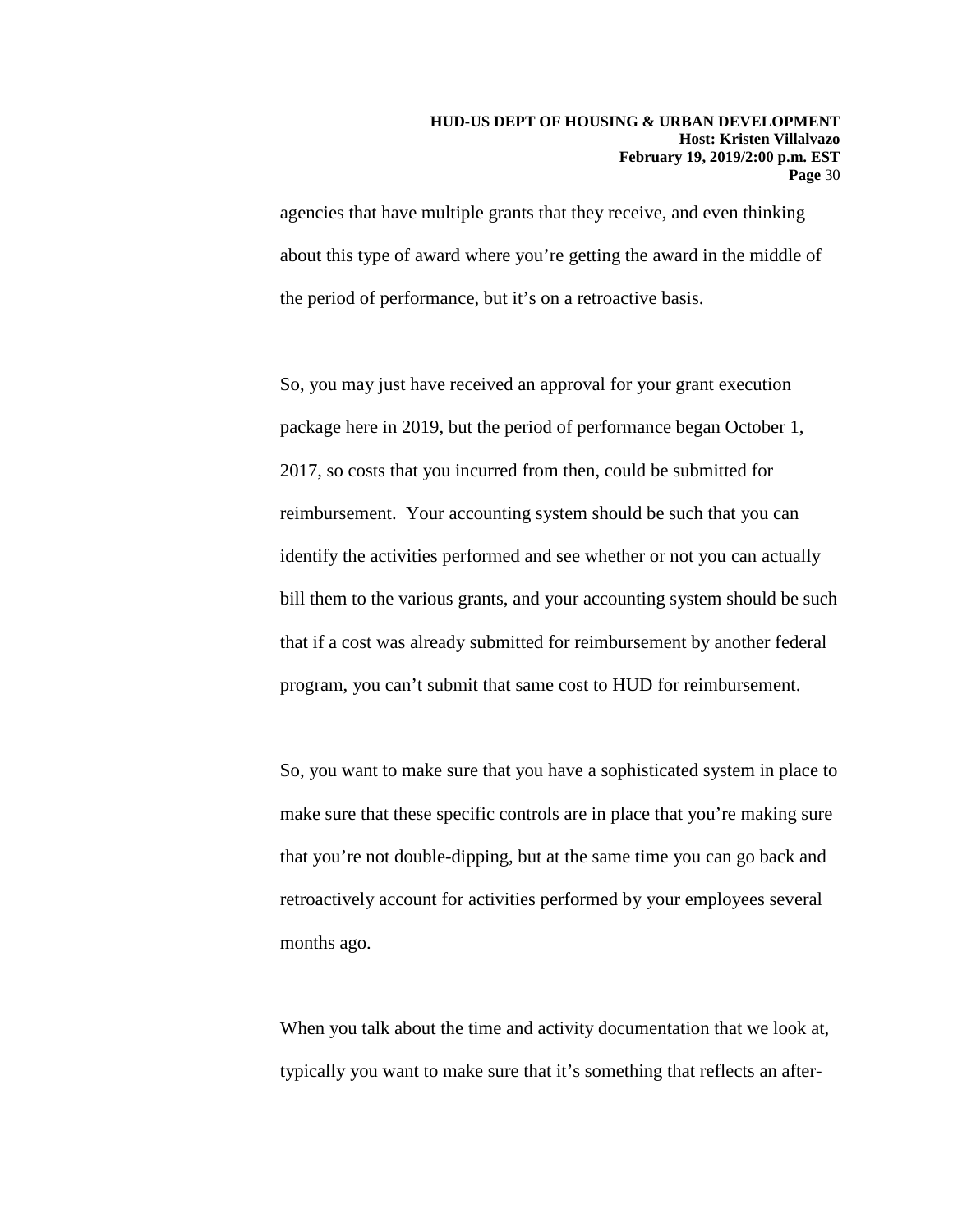the-fact determination of what the employee did after they performed the service. We always recommend that employees on their timesheet or personnel activity report they're charging their time to specific programs or funds or grants as much as possible, because it just helps agencies to easily identify where to charge the time.

We do know that sometimes it's not possible because someone may complete their timesheet, and they may not know where their time actually gets charged to at the end of the day, but you want to make sure that you're communicating with the program department as well as the accounting department. You're communicating with each other, and once that times gets charged somewhere, a timesheet is therefore then updated to reflect that.

Any personal activity document that you're using should account for the total activity for the time charge, so if it's a 40-hour week, it should reflect that, and it should reflect all of the activities that were performed during that timeframe. You want to also make sure that the employee as well as their supervisor that they're signing off on this, just certifying that the work that was performed and the time that was worked is true and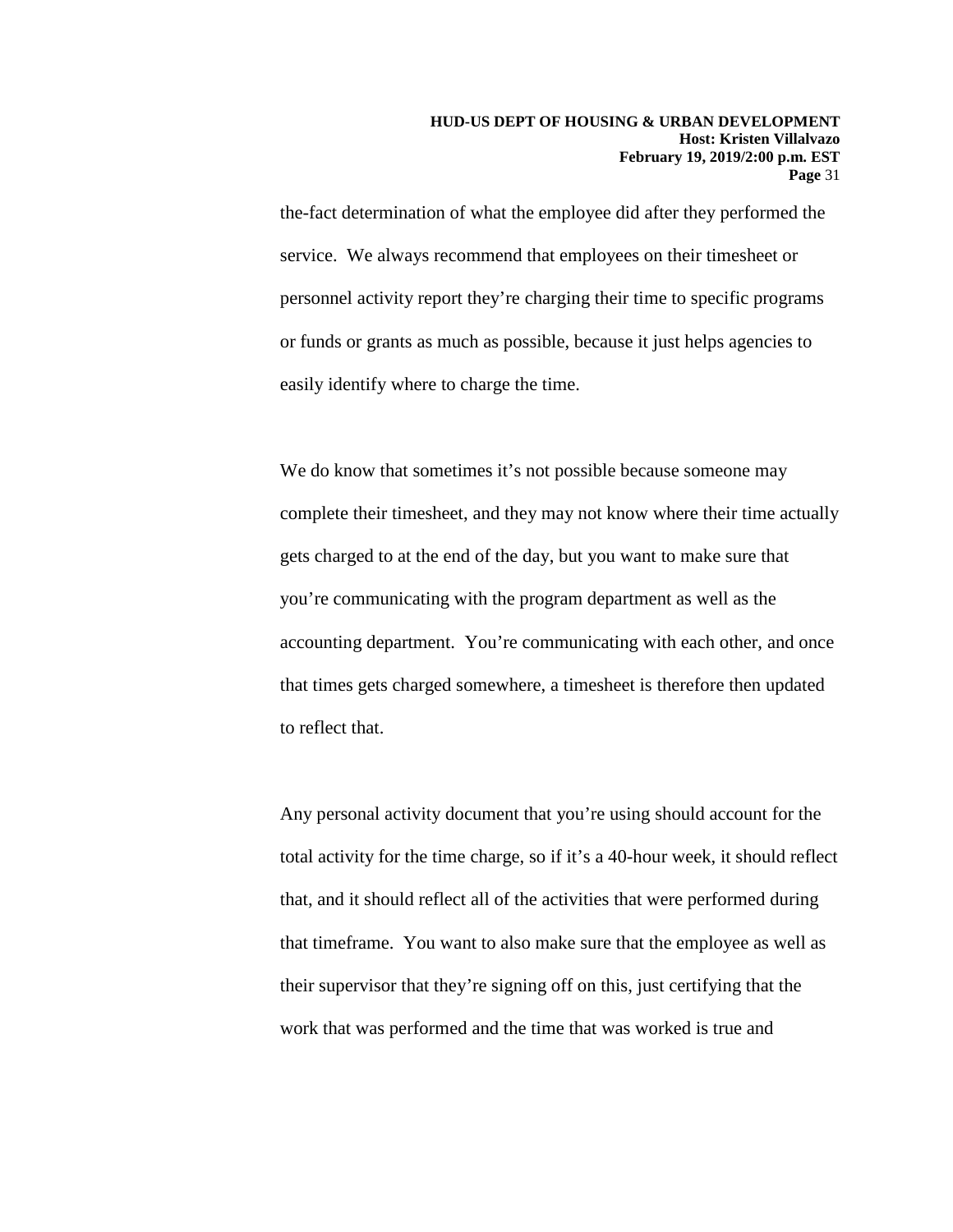accurate and compliant with the grant that you're going to be charging it to.

This information should also be included in your policies and procedures. Again, that's where everything should be documented so everyone knows what is expected and what the standard operating procedures are.

For leverage funds, you want to make sure that you have proper documentation on file for leverage funds, and the documents—same documentation that we would need for other expenses. So, if it's a canceled check or proof of receipt in your bank statement, then you could show that information. Make sure that you have that on file. Your agreement letters, that's good as well. You want to keep those on file for the document retention period.

If you have in-kind contributions like personal services or anything like that, you want to make sure that your policies for accounting for that, it's consistent and that you're communicating that to your employees because you want to make sure that that is captured in your accounting system as well. The charges should be specific to the grant program, and you want to make sure that that is captured.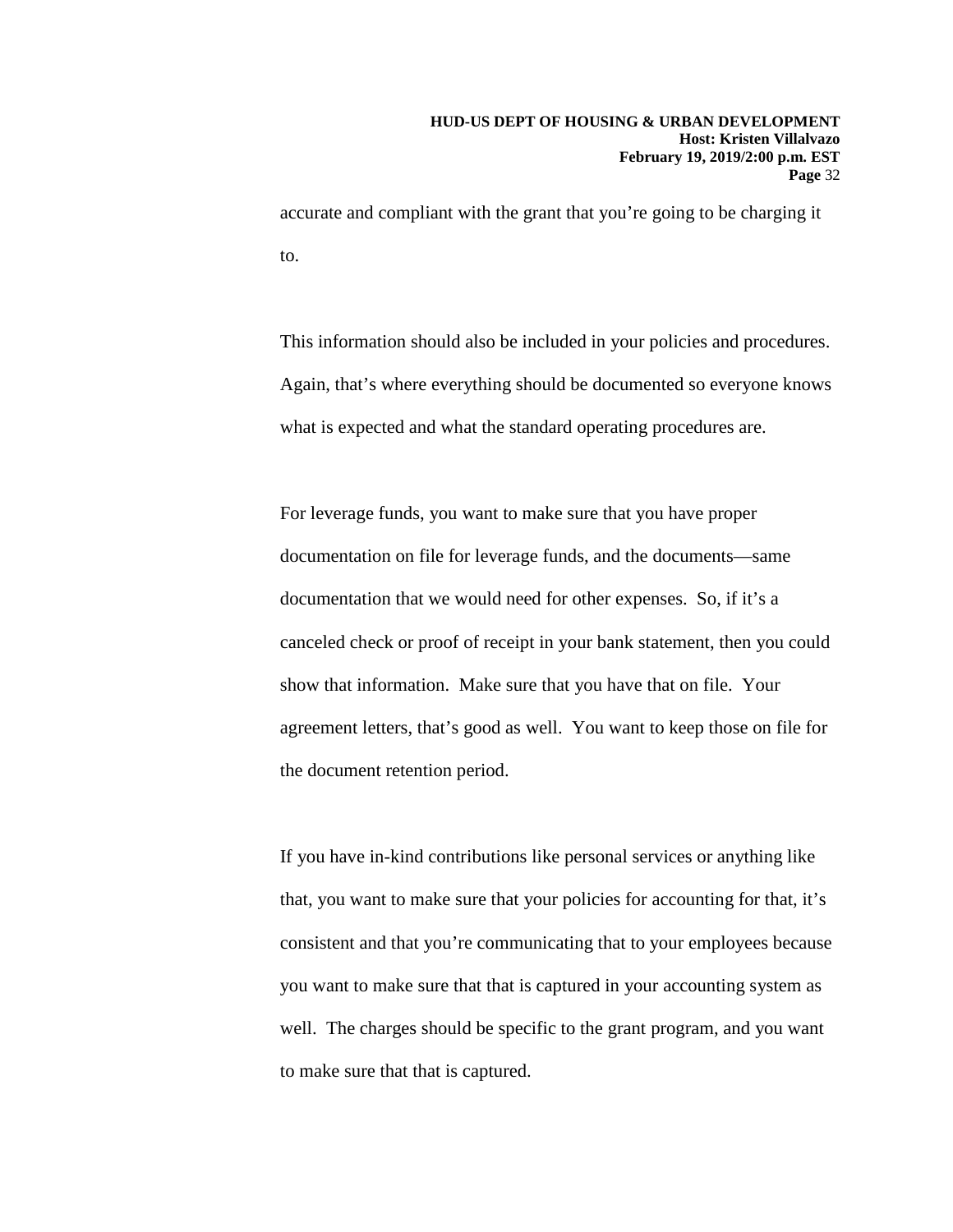Your reporting, again, should be based on the accrual basis of accounting for this grant. You should be able to produce basic financial statements for the award. You should be able to identify the cost by grant year or budget category in your accounting system.

It should include the leverage funding if that is something that you said that you would receive during the period of performance, and you actually received it. It should also have a complete and accurate transactions in your accounting system as well, and you also want to make sure that you're reviewing and reconciling these reports for accuracy.

Internal controls, this as I've said before, it plays a part in each step. You always start with the policies and procedures for each of the key business process areas whether it be document retention, documentation of expenses, your accounting system, your receipts, your disbursements, all of those areas. You want to make sure that you have proper internal controls, policies and procedures in place, documented in each of those areas.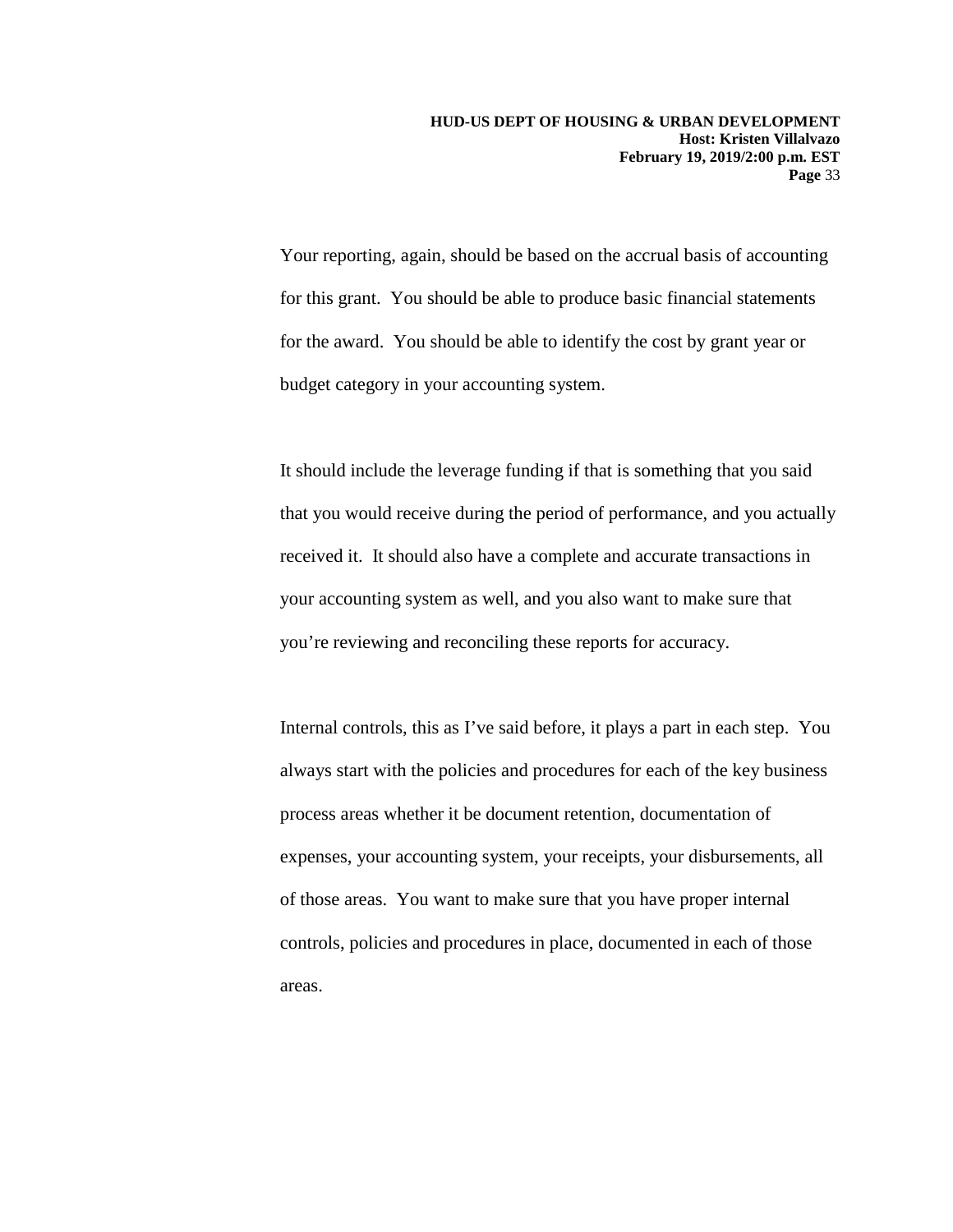We're talking about salary and fringe benefits, for travel, any grant management, receipts and disbursements, anything like that, you want to make sure policies and procedures are in place. For each transaction that gets recorded in your accounting system, you want to make sure that you have proof that the transaction was authorized, also that it was approved by the appropriate personnel, and that it was recorded in compliance with your program's objective.

Your funds, property, and other assets should be safeguarded, so you should have internal controls to make sure that that happens. You want to communicate your internal controls with your employees and your board of directors to make sure that everyone is on the same page, and things are operating effectively.

Some best practices that we wanted to share with the efficient accounting system, you want to keep everything simple, or as simplified as possible to reduce the possibility of error or confusion. Revise your chart of accounts periodically using account numbers. So, see how in FY18 certain things have changed. You'll want to revise your chart of accounts accordingly and distribute that to people who will be working in the accounting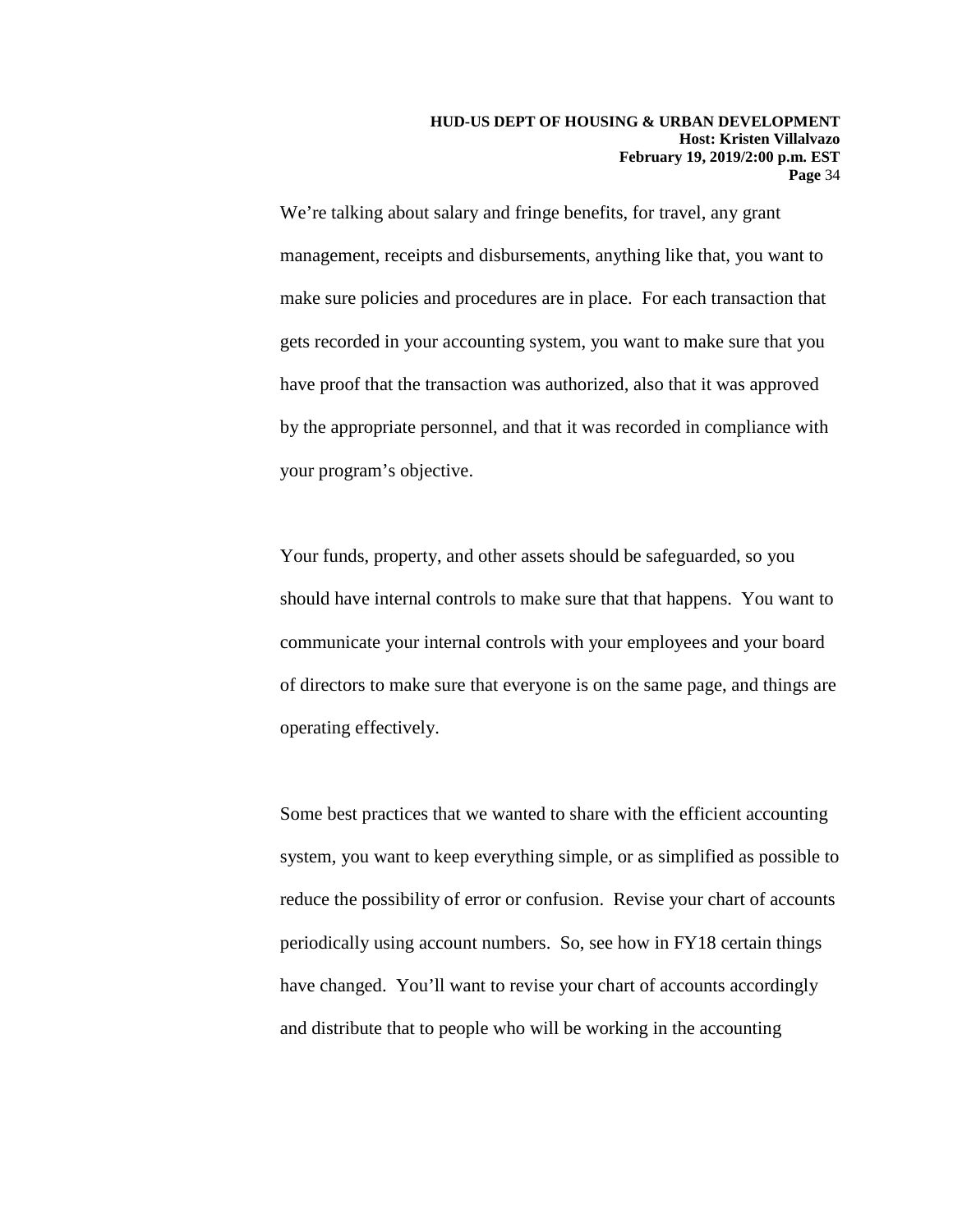department for the housing counseling grant so that they'll become familiar with what's required of them.

If you're using an accounting software, you'll want to make sure that you're working with someone who's knowledgeable who can help you to make sure that it's designed properly, and you want to ensure that your users, so whoever is going to be using your accounting system, they are properly trained, and they know what the financial management system requirements are for federal awards.

For policies and procedures, you want to make sure that they're consistent with the regulatory requirements, so first you have to be familiar with what those requirements are. We always encourage agencies to make sure that they're approved by the board of directors and that they're reviewed and updated at least every two to three years, but if it needs to be done more frequently, then of course, that's at your judgment, and that you're providing ongoing training to employees and participants in the program.

For supporting documents, you want to keep electronic as well as hard copies. You'll want to also distribute the record retention policy to the program department as well as the accounting department. We encourage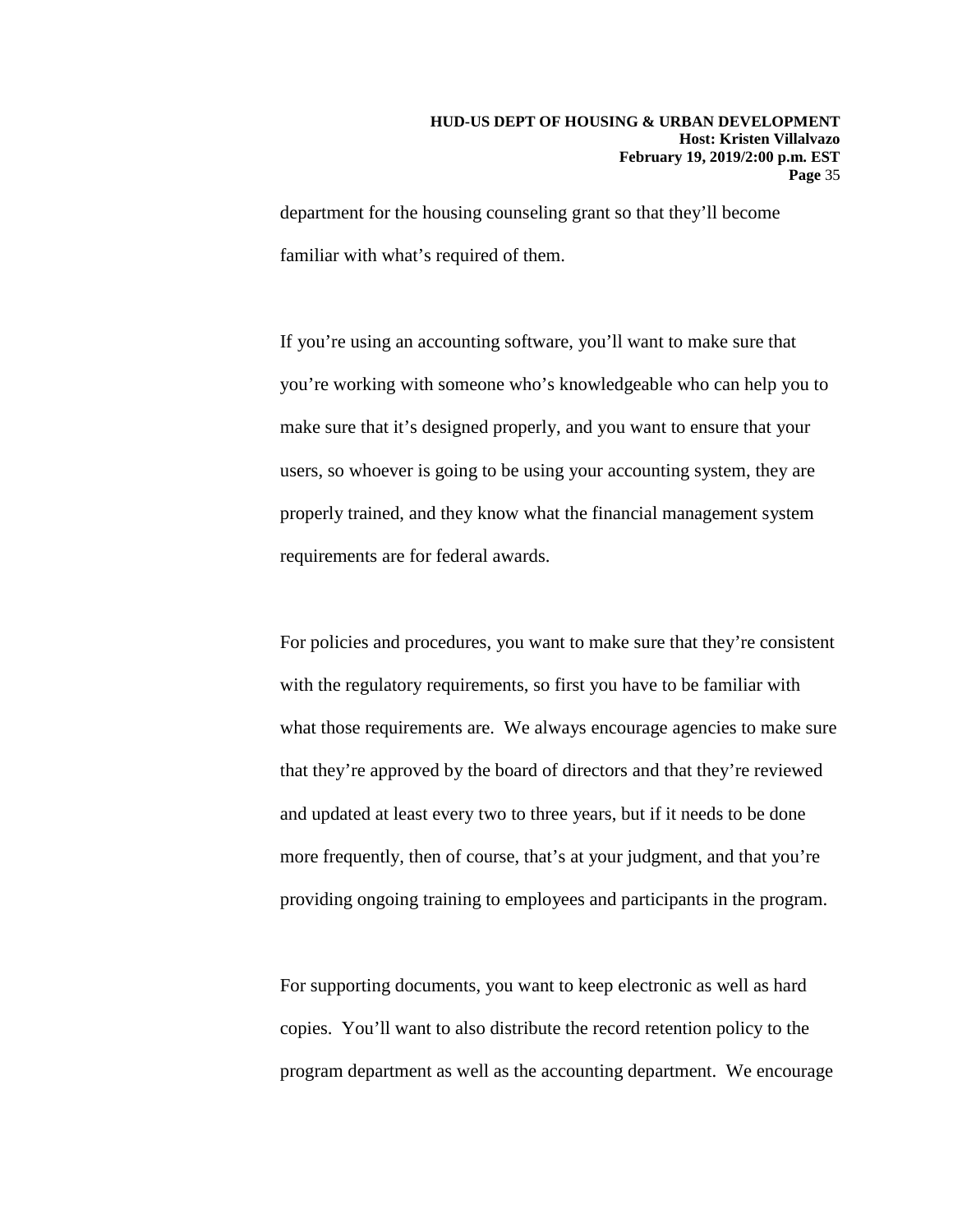that you archive records for easy retrieval. You want to make sure that for the three-year period, the information is readily accessible. For any hard copy documents, you want to maintain those in fireproof file cabinets, and for any electronic documents, you'll want to make sure that you have a backup system in place. Also, you want to make sure that you're training your staff on the different documentation that's required based on the different type of expense that's incurred.

For compliance with the cost principles, you want to communicate what's allowable to all of your employees, board members, or even your subgrantees, and you can also provide training on those. Also, review your grant or funding sources to verify what's allowable versus allowable for this grant, and make sure that all of that information is documented and shared with your employees.

For budget controls, you want to always keep communication open between your budget department as well as the accounting department as well as the program department. You'll want to review the information prior to submitting any cost for reimbursement to HUD.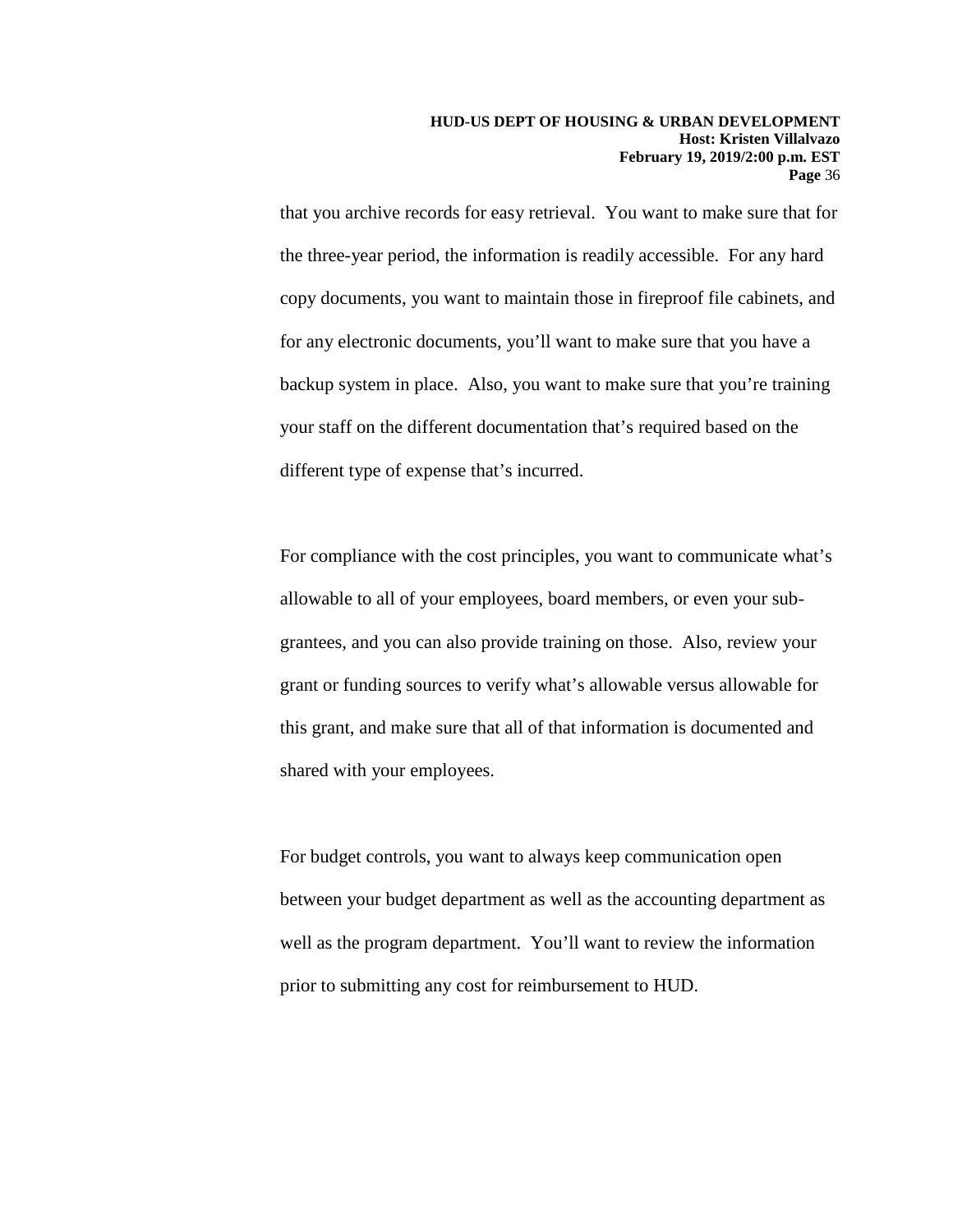For the most recent budget, you'll want to put a date on it, and make sure that you're keeping that handy and sharing that with everyone so that everyone is on the same page, and they know what the most recent budget is to use it going forward.

Also, you want to review your actual versus budget monthly so that you can identify any possible overruns and communicate that by way of a revised budget to your HUD POC. If a budget modification is required, you'll work with the accounting department so that they will know and make the corrections in their accounting system as well.

For time and activity documentation, you'll want to provide written notification to individuals who are going to be working on the grant. Let them know what's the correct grant or funding code or the different activity codes that they could use. We always recommend that you complete timesheets as frequently as possible. We always recommend daily, but if that's not possible, just as frequently as possible so as to make sure that you're doing it correctly, and you're documenting the time accurately.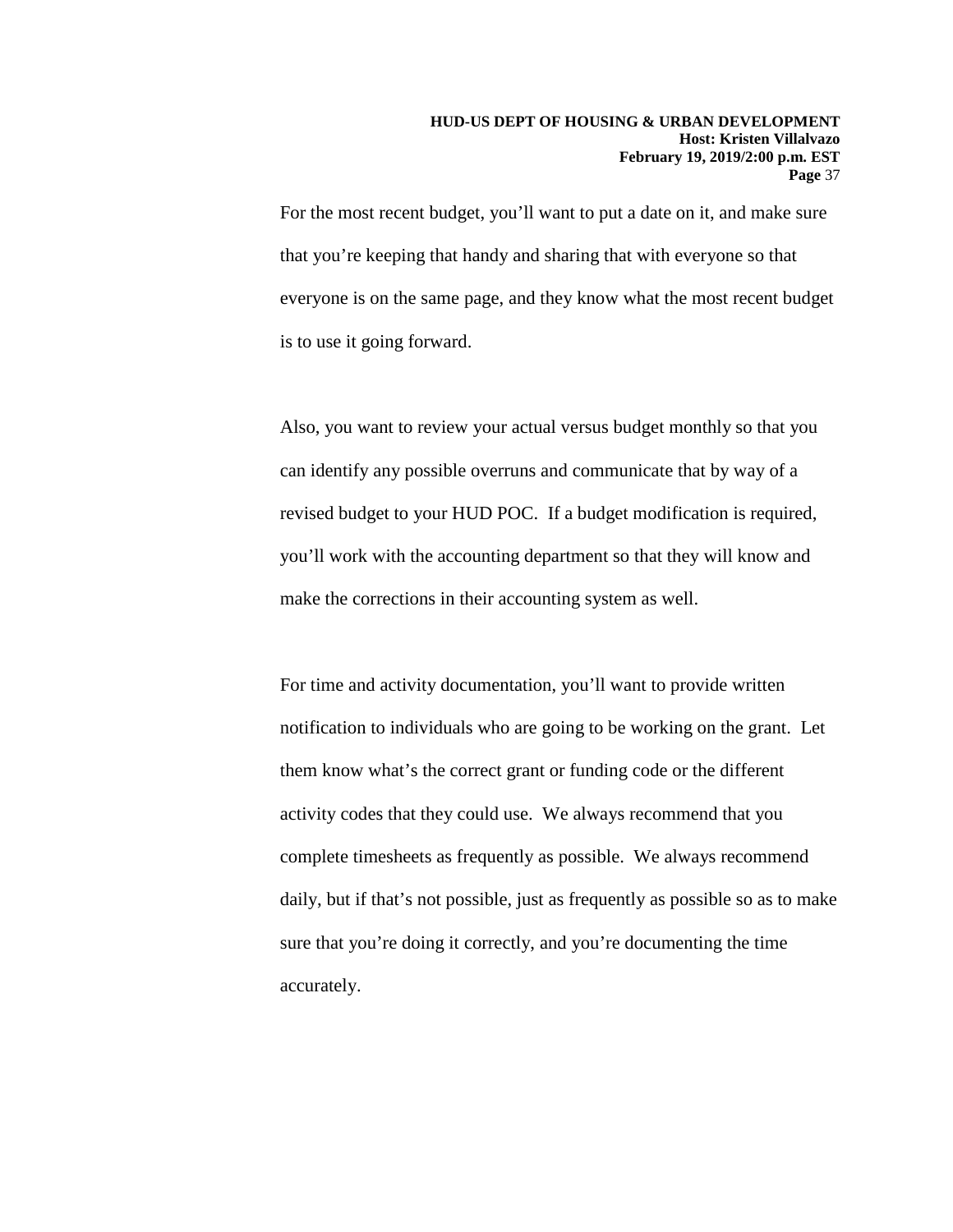You also want to provide training for new employees, and give your older employees a refresher course at least every two to three years.

For leverage funds, you want to make sure that you're keeping documents on file that includes the type of service and the value and that you're working with your accounting, so that the proper treatment of the leverage funds will be documented in your accounting system.

On the reporting front, you'll want to review your grant agreement reporting requirements with accounting, talk about the format, the content, and the due dates. You'll want to obtain financial records from your accounting department while you're preparing it. Review the reports and compare grant agreements to make sure that you're meeting the requirements. Also, you'll want to do reconciliations and make sure that everything is consistently treated.

For internal control, we always recommend that you have an internal control assessment if possible, or if the cost/benefit analysis that you do makes sense to do so. For smaller agencies, the board of directors can help you to do that so that you don't have to incur additional costs to do an internal control assessments, but just think about doing different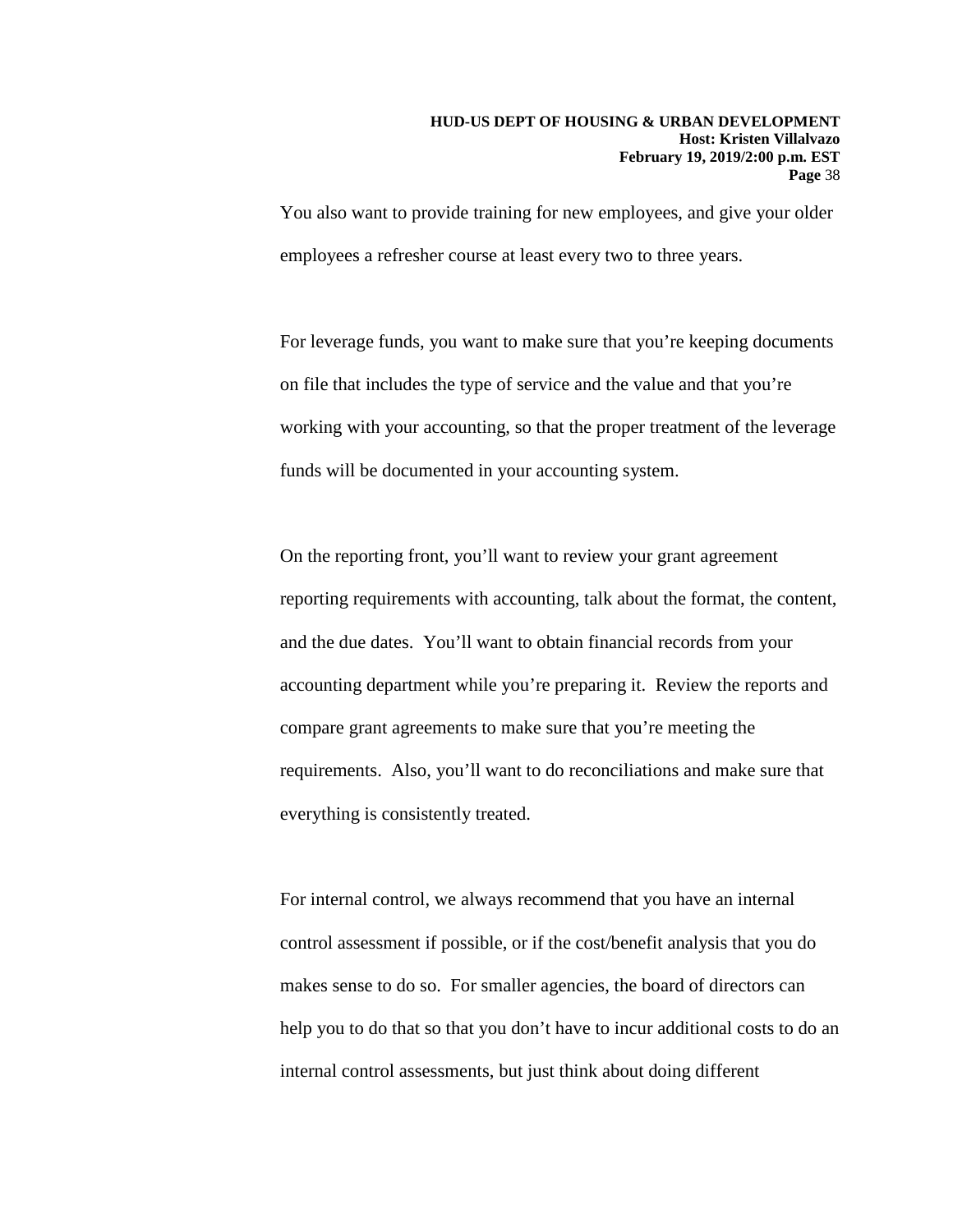compliance testing, spot checks or management reviews or peer reviews if those make more sense for you.

As participants of the Office of Housing Counseling program, we have assistance that's available to agencies. Of course, this is at no additional cost. It's just because of the fact you are a participant in the housing counseling program. Some of the things that we can do is we can provide training to agencies and sub-grantees on understanding what are internal controls and how you can determine proper internal controls and segregation of duties for your key business process areas. We can also provide training on financial management systems to your employees and sub-grantees.

The financial analysis, we can do a financial management system review where we're typically looking at your current system to see whether or not it's adequate to meeting the Uniform Guidance and HUD requirement. We can also do a review of your sub-grantees if you're a parent agency. For agencies that are not compliant or not 100% compliant, we can do an accounting system configuration where we actually go into your system with someone from your accounting department and help to reconfigure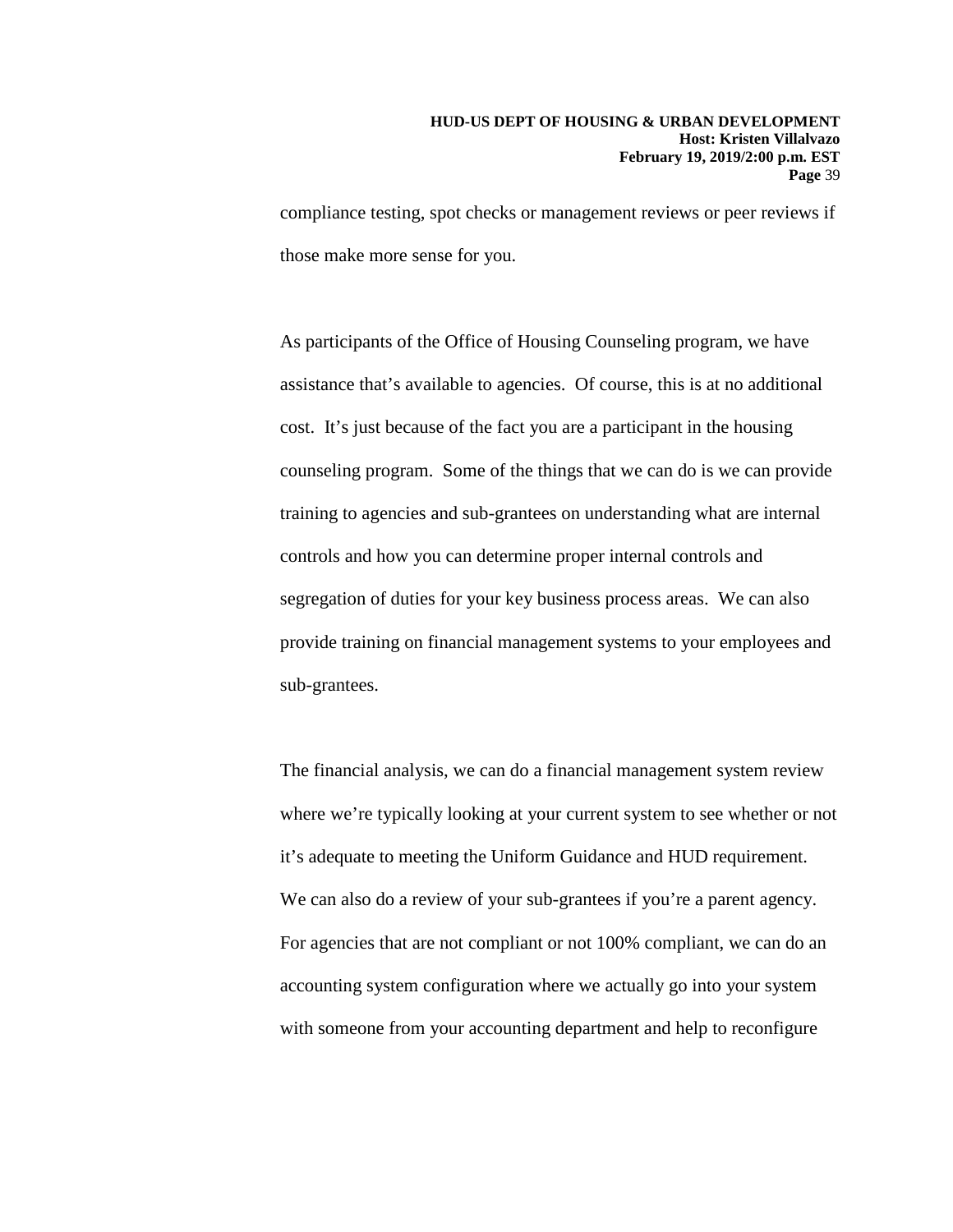your accounting system to make sure that it's capturing the transactions properly.

For your action plan, we can do assessments of your compliance with the Uniform Guidance. So, all of the areas that were affected by the new Uniform Guidance, we'll take a look at that and do an assessment, and if necessary, we can recommend corrective action for how you could become compliant if you're not. We can also do internal control assessments as well.

In order to receive this assistance, you'd first reach out to your HUD POC, let them know the type of assistance needed, and then if your HUD POC agrees, then they would communicate to our HUD GTM who would then communicate to us if they approve it. Once we get the approval from our HUD GTM, then we would contact you directly to set up the assistance, whether it's a training or an action plan, and we'll work with you directly until the issue is addressed.

I'm looking at the questions. I don't see any questions on here from anyone. I don't see any questions online from anyone, but if you do have additional questions, please send them to housing.counseling@HUD.gov